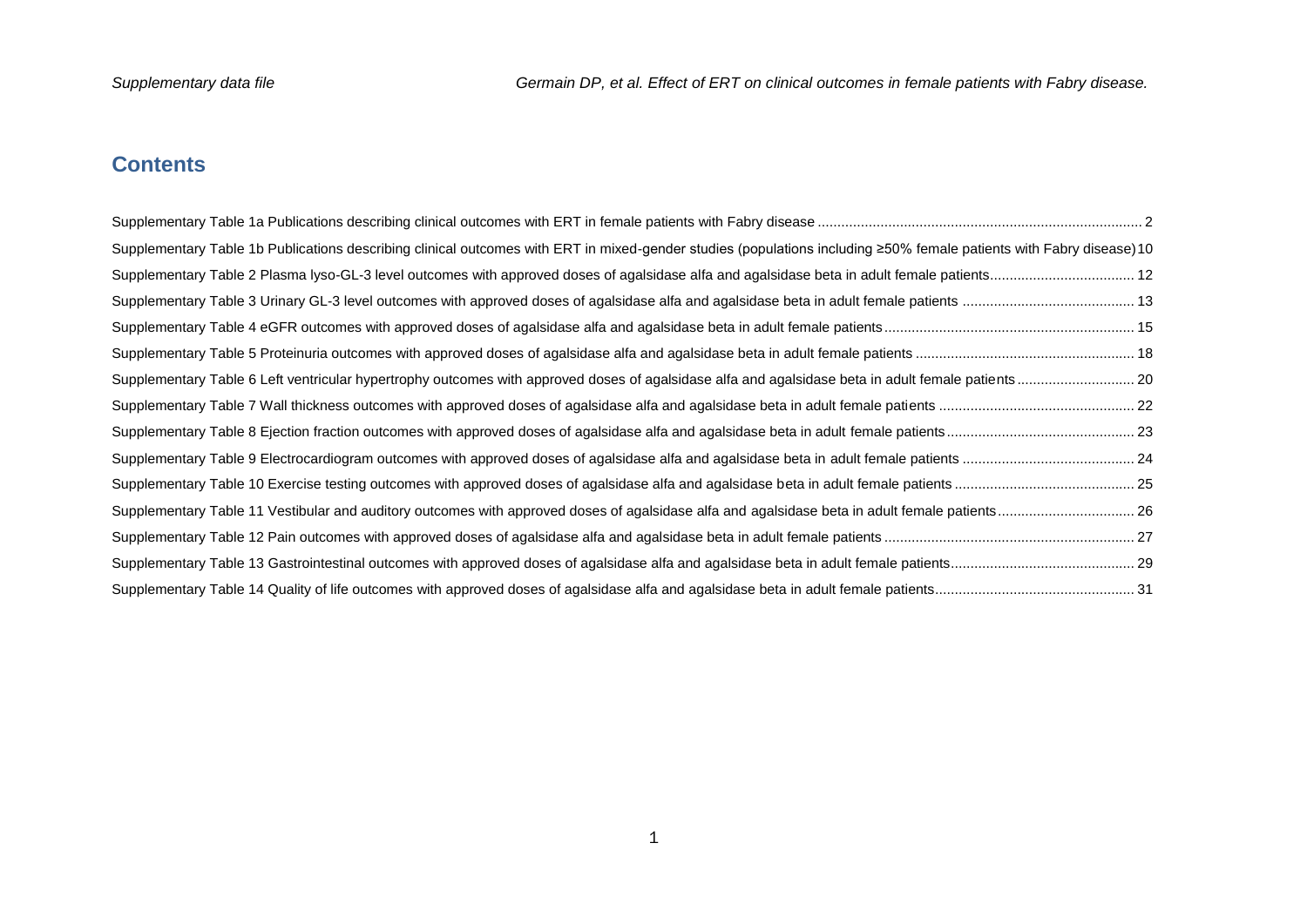<span id="page-1-0"></span>Publications describing clinical outcomes with ERT in female patients with Fabry disease

| <b>Treatment</b> | Study, year<br>[reference]        | <b>Evidence grade</b>                                              | <b>Dose</b>                                                                                                  | Duration <sup>1</sup><br>(months) | <b>ERT-treated</b><br>females<br>patients (n) | <b>Clinical outcomes reported</b>                                            |
|------------------|-----------------------------------|--------------------------------------------------------------------|--------------------------------------------------------------------------------------------------------------|-----------------------------------|-----------------------------------------------|------------------------------------------------------------------------------|
|                  | Baehner et al. 2003<br>$[14]$     | Clinical: Grade<br>1c single-arm<br>clinical trial                 | 0.2 mg/kg EOW                                                                                                | < 13                              | 15                                            | Plasma GL-3, urinary GL-3, eGFR,<br>LVM, ECG, QoL                            |
|                  | Palla et al. 2003<br>$[15]$       | Clinical: Grade<br>1c single-arm<br>clinical trial                 | 0.2 mg/kg EOW                                                                                                | 12                                | 8                                             | Auditory                                                                     |
|                  | Whybra et al. 2009<br>$[16]$      | Clinical: Grade<br>1c single-arm<br>clinical trial                 | 0.2 mg/kg EOW                                                                                                | 48                                | 36                                            | Plasma GL-3, urinary GL-3, eGFR,<br>proteinuria, LVM, exercise testing, pain |
| Agalsidase alfa  | Goker-Alpan et al. 2015<br>$[17]$ | Clinical: Grade<br>1c single-arm<br>clinical trial                 | 0.2 mg/kg EOW (naïve<br>patients and patients<br>switched from<br>agalsidase beta during<br>shortage period) | 24                                | 46                                            | Plasma GL-3, plasma lyso-GL-3,<br>urinary GL-3                               |
|                  | Goláň et al. 2015<br>$[18]$       | Clinical: Grade<br>1a randomized<br>controlled trial               | 0.2 mg/kg EOW<br>0.2 mg/kg weekly<br>0.4 mg/kg weekly                                                        | 12                                | 18                                            | Plasma GL-3, LVM                                                             |
|                  | Whitfield et al. 2005<br>$[19]$   | Observational:<br>Grade 2<br>prospective<br>observational<br>study | 0.2 mg/kg EOW                                                                                                | $≤21$                             | 2                                             | Urinary GL-3, pain                                                           |
|                  | Palla et al. 2007<br>$[20]$       | Observational:<br>Grade 2<br>prospective<br>observational<br>study | 0.2 mg/kg EOW                                                                                                | ≤60                               | 14                                            | Hearing/vestibular loss                                                      |
|                  | Hoffmann et al. 2007              | Observational:<br>Observational:                                   | 0.2 mg/kg EOW                                                                                                | $\leq$ 24                         | 203                                           | GI outcomes                                                                  |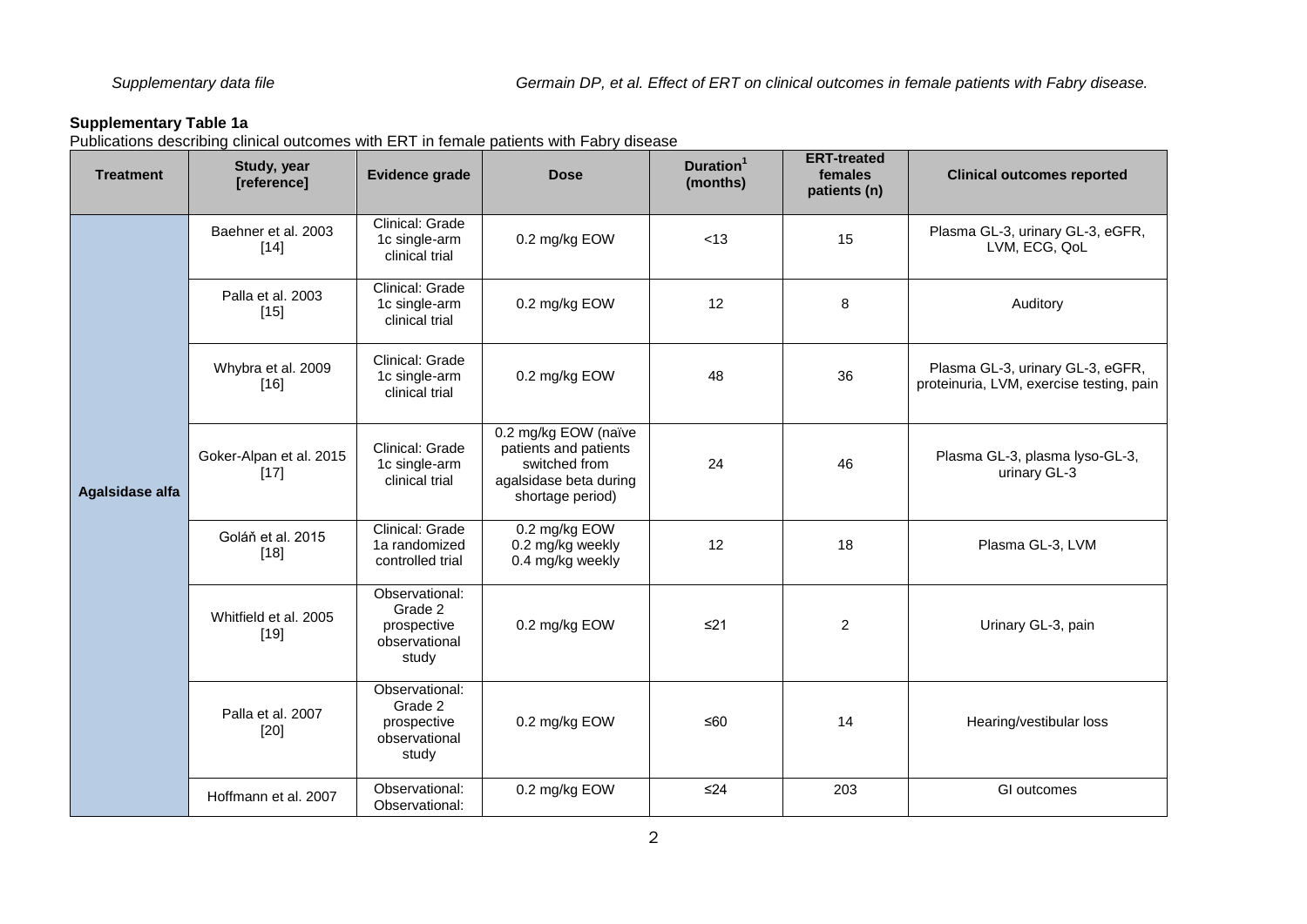| <b>Treatment</b> | Study, year<br>[reference]     | <b>Evidence grade</b>                                                                 | <b>Dose</b>   | Duration <sup>1</sup><br>(months) | <b>ERT-treated</b><br>females<br>patients (n) | <b>Clinical outcomes reported</b>                 |
|------------------|--------------------------------|---------------------------------------------------------------------------------------|---------------|-----------------------------------|-----------------------------------------------|---------------------------------------------------|
|                  | $[21]$                         | Grade 3<br>retrospective<br>observational<br>study                                    |               |                                   |                                               |                                                   |
|                  | Hoffmann et al. 2007<br>$[22]$ | Observational:<br>Grade 3<br>retrospective<br>observational<br>study                  | 0.2 mg/kg EOW | $≤36$                             | 393                                           | Pain                                              |
|                  | Feriozzi et al. 2009<br>$[23]$ | Observational:<br>Grade 3<br>retrospective<br>observational<br>study                  | 0.2 mg/kg EOW | 36                                | 50                                            | eGFR, proteinuria                                 |
|                  | Feriozzi et al. 2012<br>$[24]$ | Observational:<br>Grade 3<br>retrospective<br>observational<br>study                  | 0.2 mg/kg EOW | $60 - 134$                        | 74                                            | eGFR, proteinuria                                 |
|                  | Sergi et al. 2010<br>$[25]$    | Observational:<br>Grade 2<br>prospective<br>observational<br>study                    | 0.2 mg/kg EOW | $25 - 73$                         | 9                                             | Hearing loss, pain                                |
|                  | Hughes et al. 2011<br>$[26]$   | Observational:<br>Grade 3<br>0.2 mg/kg EOW<br>retrospective<br>observational<br>study |               | $\geq 48$                         | 78                                            | eGFR, proteinuria, LVM, pain, GI<br>outcomes, QoL |
|                  | Beck et al. 2015<br>$[27]$     | Observational:<br>Grade 3<br>retrospective<br>observational                           | 0.2 mg/kg EOW | 60                                | 317                                           | eGFR, LVM                                         |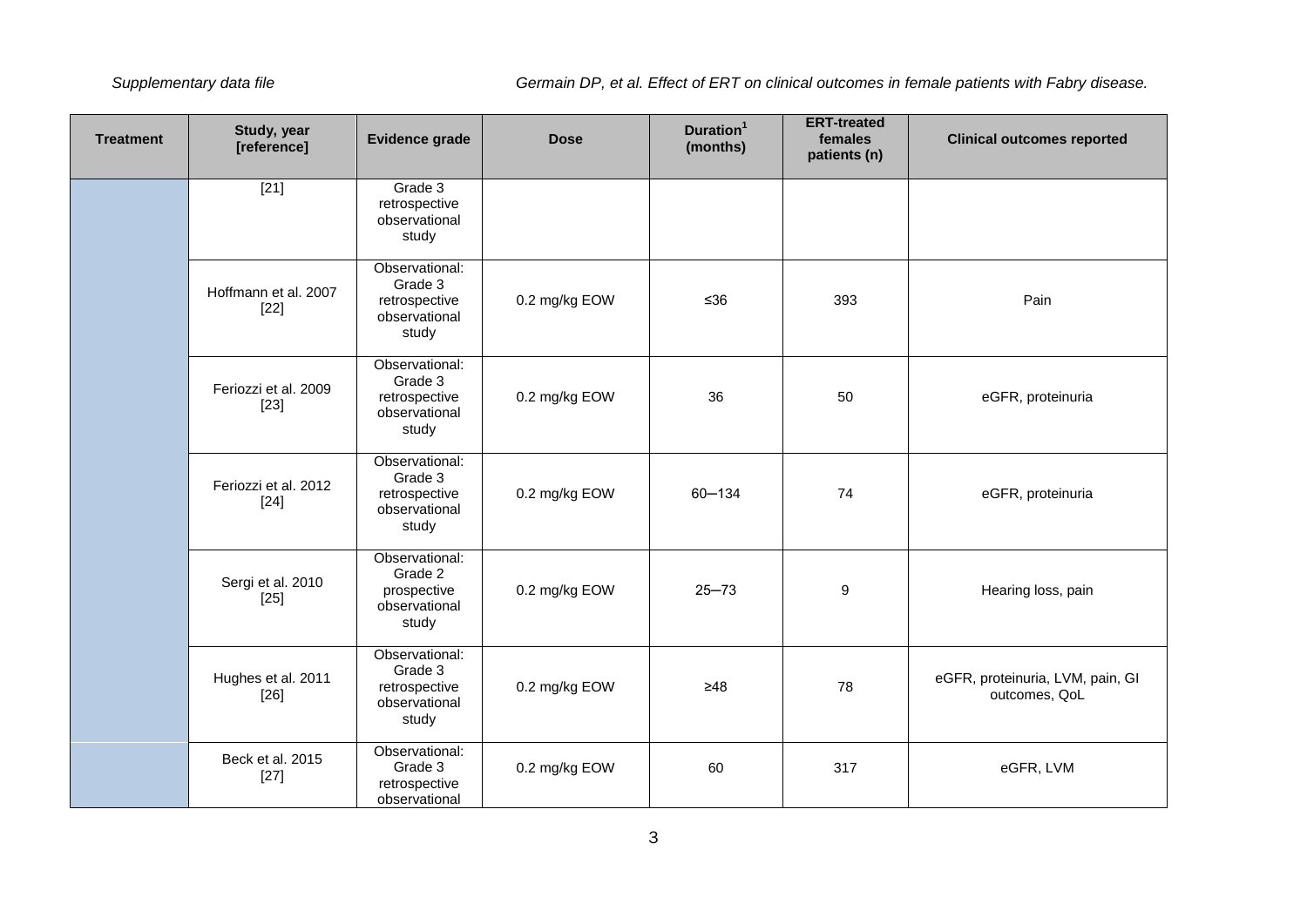| <b>Treatment</b>  | Study, year<br>[reference]     | Evidence grade                                                       | <b>Dose</b>              | Duration <sup>1</sup><br>(months)                                                                                                                                                                                                                   | <b>ERT-treated</b><br>females<br>patients (n) | <b>Clinical outcomes reported</b>              |
|-------------------|--------------------------------|----------------------------------------------------------------------|--------------------------|-----------------------------------------------------------------------------------------------------------------------------------------------------------------------------------------------------------------------------------------------------|-----------------------------------------------|------------------------------------------------|
|                   |                                | study                                                                |                          |                                                                                                                                                                                                                                                     |                                               |                                                |
|                   | Kampmann et al. 2015<br>$[28]$ | Observational:<br>Grade 3<br>retrospective<br>observational<br>study | 0.2 mg/kg EOW            | 130 [median]                                                                                                                                                                                                                                        | 24                                            | LVMi, EF, wall thickness, eGFR,<br>proteinuria |
|                   | Mougenot et al. 2008<br>$[29]$ | Case: Grade 4<br>case series                                         | 0.2 mg/kg EOW            | $\overline{2}$<br>24 or 30<br>GI outcomes, hearing outcomes<br>12<br>Plasma GL-3<br>$1.9 - 60.7$<br>$41 \pm 22$<br>59<br>QoL<br>22<br>36 [median]<br>LVM, wall thickness, EF, ECG<br>62<br>eGFR<br>48<br>$82 - 125$<br>eGFR, proteinuria, LVMi<br>4 |                                               |                                                |
|                   | Bénichou et al. 2009<br>$[30]$ | Observational:<br>Grade 3<br>retrospective<br>observational<br>study | 1.0 mg/kg EOW            |                                                                                                                                                                                                                                                     |                                               |                                                |
| <b>Agalsidase</b> | Watt et al. 2010<br>$[31]$     | Observational:<br>Grade 3<br>retrospective<br>observational<br>study | $0.9 \pm 0.22$ mg/kg EOW |                                                                                                                                                                                                                                                     |                                               |                                                |
| beta              | Motwani et al. 2012<br>$[32]$  | Observational:<br>Grade 3<br>retrospective<br>observational<br>study | 1.0 mg/kg EOW            |                                                                                                                                                                                                                                                     |                                               |                                                |
|                   | Warnock et al. 2012<br>$[33]$  | Grade 3<br>retrospective<br>observational<br>study                   | 1.0 mg/kg EOW            |                                                                                                                                                                                                                                                     |                                               |                                                |
|                   | Kim et al. 2016<br>$[34]$      | Observational:<br>Grade 2<br>prospective<br>observational            | 1.0 mg/kg EOW            |                                                                                                                                                                                                                                                     |                                               |                                                |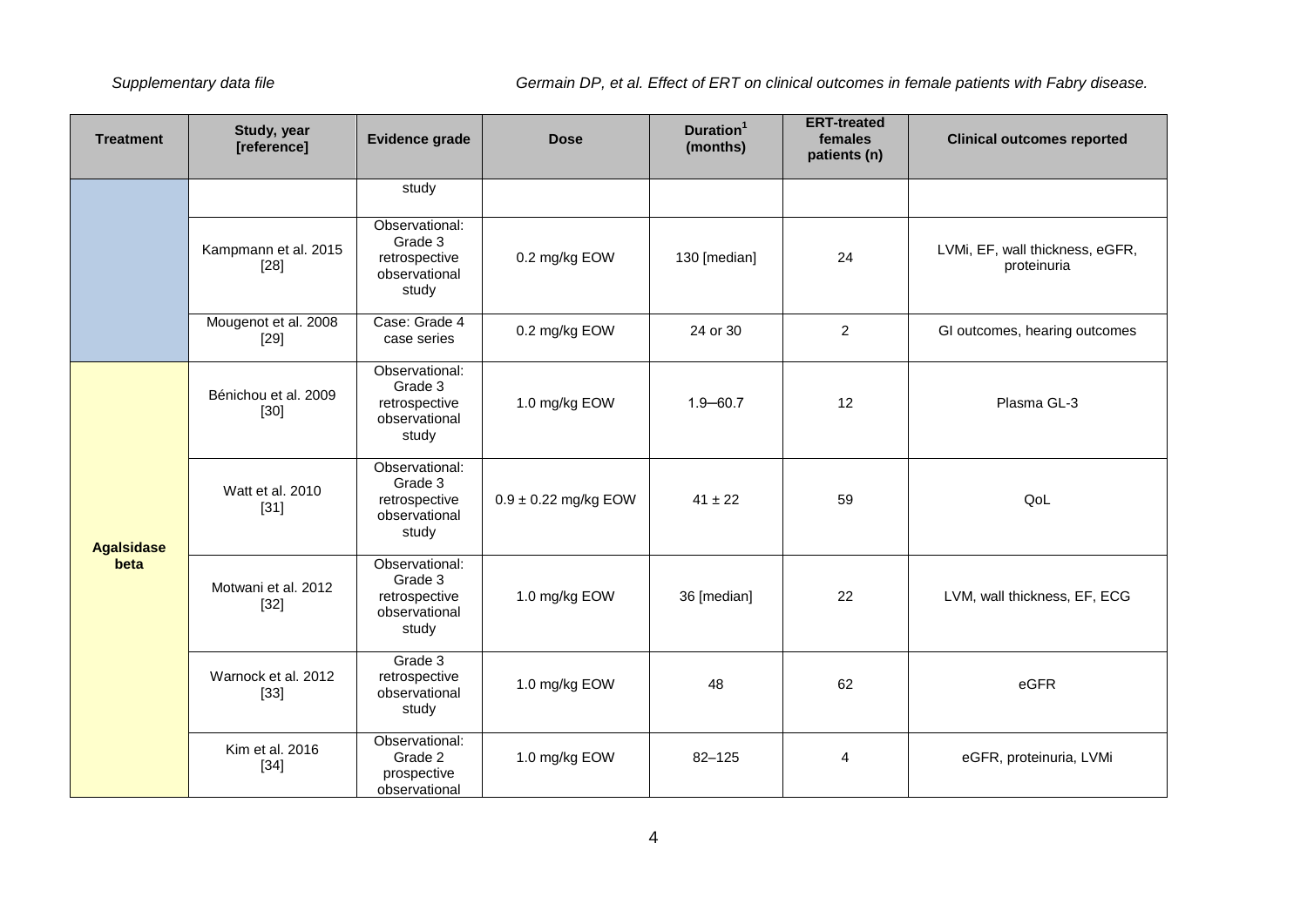| <b>Treatment</b> | Study, year<br>[reference]        | <b>Evidence grade</b>         | <b>Dose</b>   | Duration <sup>1</sup><br>(months) | <b>ERT-treated</b><br>females<br>patients (n) | <b>Clinical outcomes reported</b>            |
|------------------|-----------------------------------|-------------------------------|---------------|-----------------------------------|-----------------------------------------------|----------------------------------------------|
|                  |                                   | study                         |               |                                   |                                               |                                              |
|                  | Senocak Tasci et al.<br>2015 [35] | Case: Grade 4<br>case series  | 1.0 mg/kg EOW | $7 - 9$                           | $\overline{2}$                                | eGFR, proteinuria                            |
|                  | Waldek et al. 2003<br>$[36]$      | Case: Grade 5<br>case report  | 1.0 mg/kg EOW | 24                                | 1                                             | Cardiac GL-3, EF, ECG                        |
|                  | Tsuboi et al. 2007<br>$[37]$      | Case: Grade 4<br>case series  | 1.0 mg/kg EOW | <b>NR</b>                         | 6                                             | Plasma GL-3, QoL                             |
|                  | Wang et al. 2008<br>$[38]$        | Case: Grade 5<br>case report  | 1.0 mg/kg EOW | $>48$                             | 1                                             | LVM, wall thickness, sweat function,<br>pain |
|                  | Abaterusso et al. 2009<br>$[39]$  | Case: Grade 5<br>case report  | 1.0 mg/kg EOW | 10                                | $\mathbf{1}$                                  | eGFR                                         |
|                  | Masugata et al. 2009<br>$[40]$    | Case: Grade 5<br>case report  | 1.0 mg/kg EOW | 18                                | $\mathbf{1}$                                  | LVM, wall thickness, EF                      |
|                  | Bouwman et al. 2010<br>$[41]$     | Case: Grade 4<br>case series* | 1.0 mg/kg EOW | 36                                | 1                                             | Placental GL-3                               |
|                  | Politei et al. 2010<br>$[42]$     | Case: Grade 5:<br>case report | 1.0 mg/kg EOW | 24                                | $\mathbf{1}$                                  | eGFR                                         |
|                  | Thurberg et al. 2012<br>$[43]$    | Case: Grade 5<br>case report  | 1.0 mg/kg EOW | 24                                | 1                                             | Placental GL-3                               |
|                  | Kitai et al. 2016<br>$[44]$       | Case: Grade 5<br>case report  | Dose NR       | 144                               | 1                                             | Proteinuria, LVH                             |
|                  | Wakakuri et al. 2016<br>$[45]$    | Case: Grade 5<br>case report  | 70 mg EOW     | 12                                | $\mathbf{1}$                                  | EJ, eGFR, cardiomegaly                       |
|                  | Arends et al. 2016 [46]           | Case: Grade 4<br>case series* | 1.0 mg/kg EOW | 144                               | $\mathbf{1}$                                  | GFR, exercise tolerance, WMH                 |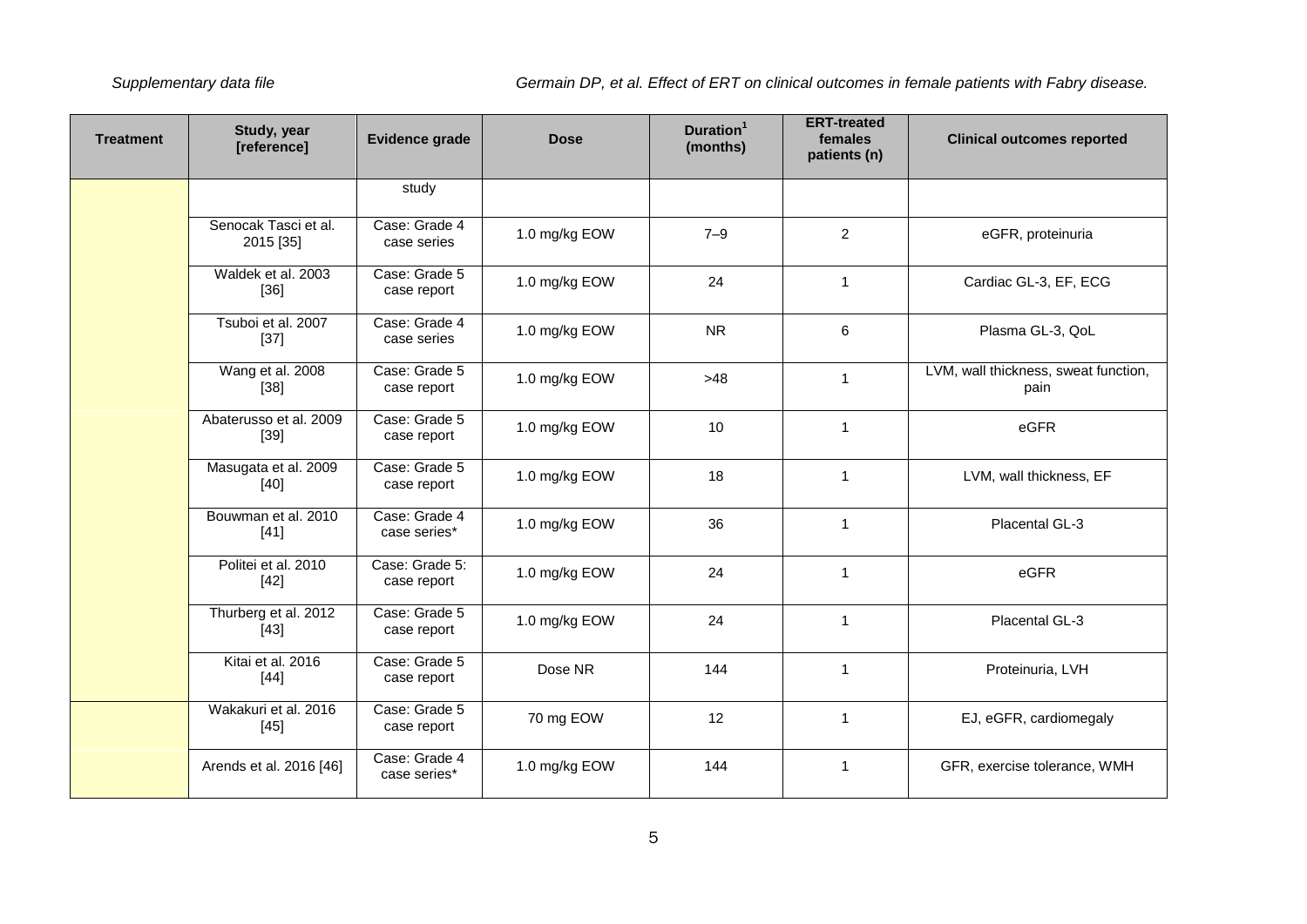| <b>Treatment</b>                     | Study, year<br>[reference]           | Evidence grade                                                       | <b>Dose</b>                                                              | Duration <sup>1</sup><br>(months)  | <b>ERT-treated</b><br>females<br>patients (n) | <b>Clinical outcomes reported</b>                           |
|--------------------------------------|--------------------------------------|----------------------------------------------------------------------|--------------------------------------------------------------------------|------------------------------------|-----------------------------------------------|-------------------------------------------------------------|
|                                      | Prinz et al. 2010 [47]               | Case: Grade 5<br>case report                                         | 1.0 mg/kg EOW                                                            | 12                                 | $\mathbf{1}$                                  | LV function, ST segment abnormalities                       |
|                                      | Germain et al. 2010 [48]             | Case: Grade 5<br>case report                                         | 1.0 mg/kg EOW                                                            | 11                                 | $\mathbf{1}$                                  | Proteinuria                                                 |
|                                      | Smid et al. 2011<br>$[49]$           | Observational:<br>Grade 3<br>retrospective<br>observational<br>study | Alfa: 0.2 mg/kg EOW<br>Beta: 0.5, 1.0 mg/kg<br>EOW, 0.5 mg/kg<br>monthly | Pre-switch: 65<br>Post-switch: 26  | 18                                            | Plasma lyso-GL-3, eGFR, LVM, pain,<br>QoL                   |
| Agalsidase alfa<br>and agalsidase    | Van Breemen et al.<br>2011<br>$[50]$ | Observational:<br>Grade 3<br>retrospective<br>observational<br>study | Alfa: 0.2 mg/kg EOW<br>Beta: 0.2, 1.0 mg/kg<br>EOW                       | 12                                 | 21                                            | Plasma GL-3, plasma lyso-GL-3                               |
| beta<br>comparison                   | Tsuboi et al. 2012<br>$[51]$         | Observational:<br>Grade 2<br>prospective<br>observational<br>study   | Alfa: 0.2 mg/kg EOW<br>Beta: 0.3, 1.0 mg/kg<br>EOW                       | Pre-switch: 24<br>Post-switch: 12  | $\overline{7}$                                | LVM, wall thickness                                         |
|                                      | Tsuboi et al. 2015<br>$[52]$         | Case: Grade 4<br>case series*                                        | Alfa: 0.2 mg/kg EOW<br>Beta: 1.0 mg/kg EOW                               | <b>Alfa: 28</b><br><b>Beta: 27</b> | $\mathbf 1$                                   | Plasma GL-3, plasma lyso-GL-3,<br>eGFR, LVM, wall thickness |
|                                      | Politei et al. 2016<br>$[53]$        | Case: Grade 4<br>case series                                         | Alfa: 0.2 mg/kg EOW<br>Beta: 1.0 mg/kg EOW                               | $34 - 132$                         | $\overline{4}$                                | LVM, pain, proteinuria, eGFR                                |
|                                      | Buechner et al. 2008<br>$[54]$       | Observational:<br>Grade 3<br>retrospective<br>observational<br>study | <b>ERT NS</b>                                                            | 26                                 | $\overline{7}$                                | <b>WMH</b>                                                  |
| <b>Treatment not</b><br>specified or | Üçeyler et al. 2011                  | Observational:<br>Grade 2                                            | Alfa: 0.2 mg/kg EOW                                                      | 48                                 | 14                                            | Pain, QoL                                                   |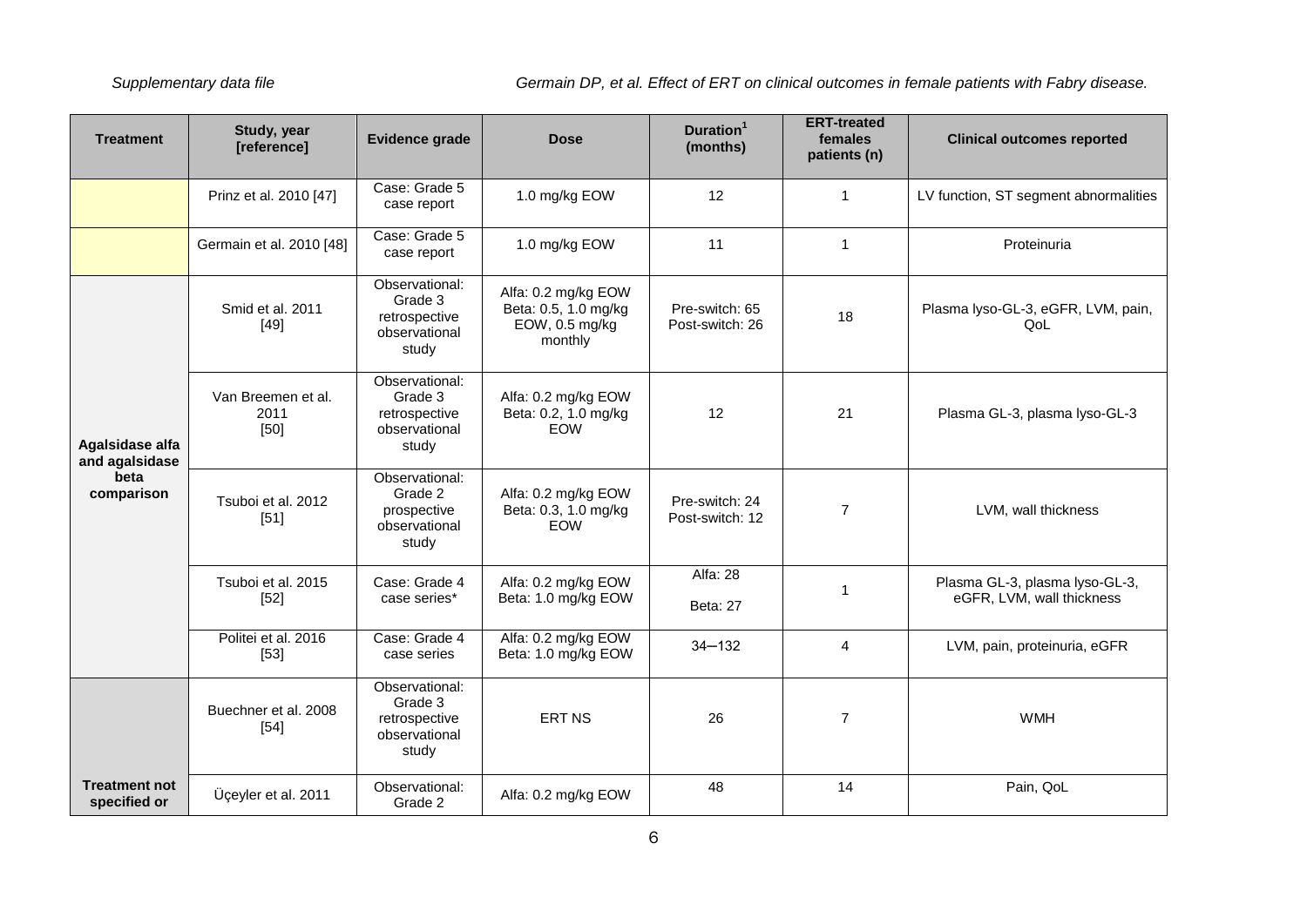| <b>Treatment</b>                                                   | Study, year<br>[reference]    | Evidence grade                                                       | <b>Dose</b>                                                 | Duration <sup>1</sup><br>(months) | <b>ERT-treated</b><br>females<br>patients (n) | <b>Clinical outcomes reported</b>                   |
|--------------------------------------------------------------------|-------------------------------|----------------------------------------------------------------------|-------------------------------------------------------------|-----------------------------------|-----------------------------------------------|-----------------------------------------------------|
| combination of<br>agalsidase alfa<br>and agalsidase<br>beta (mixed | [55]                          | prospective<br>observational<br>study                                | Beta: 1.0 mg/kg EOW                                         |                                   |                                               |                                                     |
| ERT)                                                               | Ghali et al. 2012<br>$[56]$   | Observational:<br>Grade 3<br>retrospective<br>observational<br>study | Alfa: 0.2 mg/kg EOW,<br>Beta: 0.3, 0.5, or 1.0<br>mg/kg EOW | Alfa: 114<br>Beta: 36             | 8                                             | QoL                                                 |
|                                                                    | Fujii et al. 2012<br>$[57]$   | Observational:<br>Grade 2<br>prospective<br>observational<br>study   | Alfa: 0.2 mg/kg EOW<br>Beta: 1.0 mg/kg EOW                  | 12                                | $\overline{2}$                                | eGFR, LVM                                           |
|                                                                    | Lavoie et al. 2013<br>$[58]$  | Observational:<br>Grade 3<br>retrospective<br>observational<br>study | <b>ERT NS</b>                                               | 9                                 | $\mathbf{1}$                                  | Urinary GL-3, urinary lyso-GL-3                     |
|                                                                    | Rombach et al. 2013<br>$[59]$ | Observational:<br>Grade 2<br>prospective<br>observational<br>study   | Alfa: 0.2 mg/kg EOW<br>Beta: 0.2, 1.0 mg/kg<br><b>EOW</b>   | 66                                | 27                                            | eGFR, LVM, WMH                                      |
|                                                                    | Rombach et al. 2012<br>[60]   | Observational:<br>Grade 2<br>prospective<br>observational<br>study   | Alfa: 0.2 mg/kg EOW<br>Beta: 0.2, 1.0 mg/kg<br>EOW          | $>12$                             | 30                                            | Plasma GL-3, plasma lyso-GL-3,<br>urinary GL-3, WMH |
|                                                                    | Komori et al. 2013<br>[61]    | Observational:<br>Grade 2<br>prospective<br>observational            | <b>ERT NS</b>                                               | $8 - 90$<br>[46.6]                | 9                                             | <b>Hearing loss</b>                                 |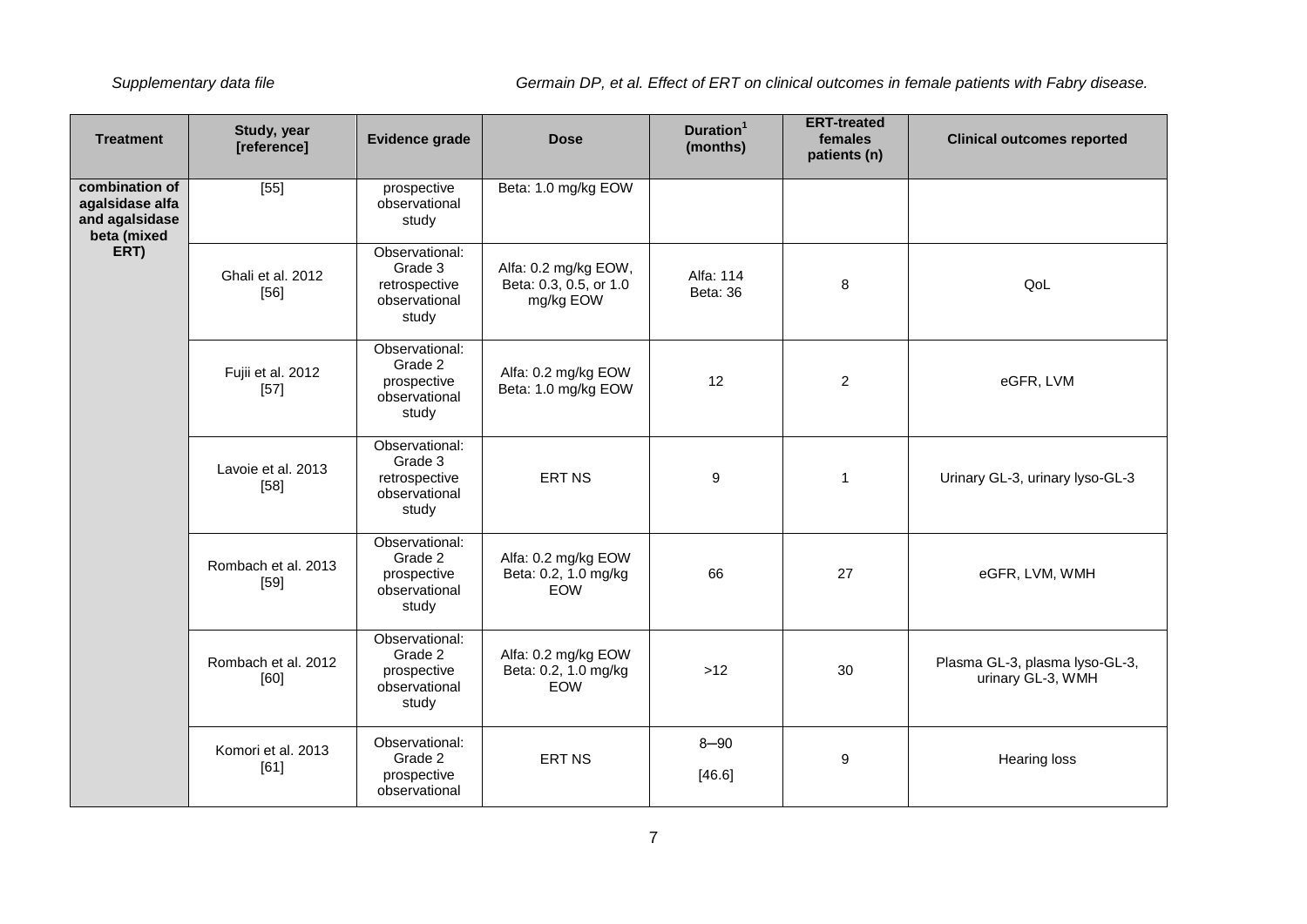| <b>Treatment</b> | Study, year<br>[reference]     | <b>Evidence grade</b>                                                | <b>Dose</b>                                                                   | Duration <sup>1</sup><br>(months) | <b>ERT-treated</b><br>females<br>patients (n) | <b>Clinical outcomes reported</b>                                            |
|------------------|--------------------------------|----------------------------------------------------------------------|-------------------------------------------------------------------------------|-----------------------------------|-----------------------------------------------|------------------------------------------------------------------------------|
|                  |                                | study                                                                |                                                                               |                                   |                                               |                                                                              |
|                  | Lin et al. 2013<br>[62]        | Observational:<br>Grade 3<br>retrospective<br>observational<br>study | Alfa: 0.2 mg/kg EOW<br>Beta: 1.0 mg/kg EOW                                    | $17 \pm 8.8$<br>$[6 - 39]$        | 17                                            | Plasma lyso-GL-3, eGFR, LVM, LVMi,<br>wall thickness parameters, albuminuria |
|                  | Anderson et al. 2014<br>[63]   | Observational:<br>Grade 3<br>retrospective<br>observational<br>study | ERT NS                                                                        | $≤ 116$<br>$[3.34 [2.25]$ yr]     | 103                                           | eGFR, proteinuria                                                            |
|                  | Liu et al. 2014<br>$[64]$      | Observational:<br>Grade 3<br>retrospective<br>observational<br>study | Alfa: 0.2 mg/kg EOW<br>Beta: 1.0 mg/kg EOW                                    | $13 - 46$                         | 18                                            | Plasma lyso-GL-3, LVM                                                        |
|                  | Prabakaran et al. 2014<br>[65] | Observational:<br>Grade 3<br>retrospective<br>observational<br>study | Beta: 1.0 mg/kg EOW<br>followed by alfa 0.2<br>mg/kg EOW for most<br>patients | $\leq 84$                         | 13                                            | eGFR, albuminuria                                                            |
|                  | Sirrs et al. 2014<br>[66]      | Observational:<br>Grade 2<br>prospective<br>observational<br>study   | Alfa: 0.2 mg/kg EOW<br>Beta: 1.0 mg/kg EOW                                    | $59 - 64$                         | 85                                            | eGFR, LVM                                                                    |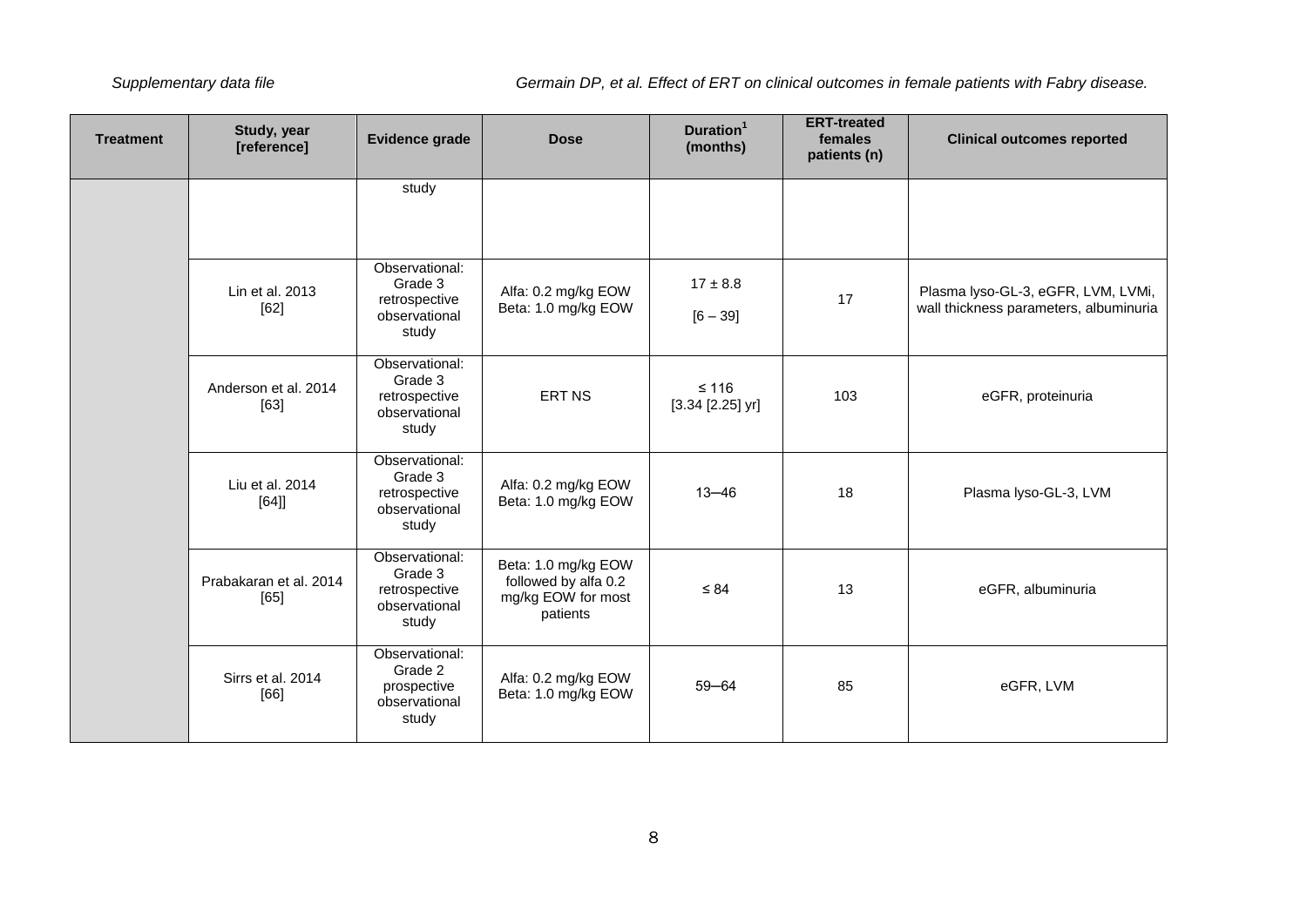| <b>Treatment</b> | Study, year<br>[reference]            | Evidence grade                                                       | <b>Dose</b>                                          | Duration <sup>1</sup><br>(months) | <b>ERT-treated</b><br>females<br>patients (n) | <b>Clinical outcomes reported</b> |
|------------------|---------------------------------------|----------------------------------------------------------------------|------------------------------------------------------|-----------------------------------|-----------------------------------------------|-----------------------------------|
|                  | Suntjens et al. 2014<br>[67]          | Observational:<br>Grade 3<br>retrospective<br>observational<br>study | Alfa: 0.2 mg/kg EOW<br>Beta: 0.2, 1.0 mg/kg<br>EOW   | 84                                | $\overline{7}$                                | Hearing outcomes                  |
|                  | Schmied et al. 2016 [68]              | Observational:<br>Grade 3<br>retrospective<br>observational<br>study | ERT NS                                               | 81.6                              | 12                                            | LVMi, wall thickness, EF, ECG     |
|                  | Korsholm et al. 2015<br>[69]          | Case: Grade 4<br>case series                                         | Switch<br>Alfa: 0.2 mg/kg EOW<br>Beta: 1.0 mg/kg EOW | $≤108$                            | 20                                            | WMH, cerebrovascular disease      |
|                  | Takahashi et al. 2015<br>$[70]$       | Case: Grade 5<br>case report                                         | <b>ERT NS</b>                                        | 11                                |                                               | eGFR                              |
|                  | Tuttolomondo et al.<br>2015<br>$[71]$ | Case: Grade 5<br>case report*                                        | ERT NS                                               | 24                                |                                               | <b>WMH</b>                        |

<sup>1</sup> Duration as reported in the publication. \*These were Grade 4 case series, but data available at baseline and follow-up for only 1 female patient, so classified as Grade 5 case reports.

ECG, electrocardiography; EF, ejection fraction; eGFR, estimated glomerular filtration rate; EOW, every other week; ERT, enzyme replacement therapy; GFR, glomerular filtration rate; GI, gastrointestinal; GL-3, globotriaosylceramide; LVH, left ventricular hypertrophy; LVM, left ventricular mass; LVMi, left ventricular mass index; lyso-GL-3, globotriaosylsphingosine; NR, not reported; NS, not specified; QoL, quality of life; WMH, white matter hyperintensities; yr, year.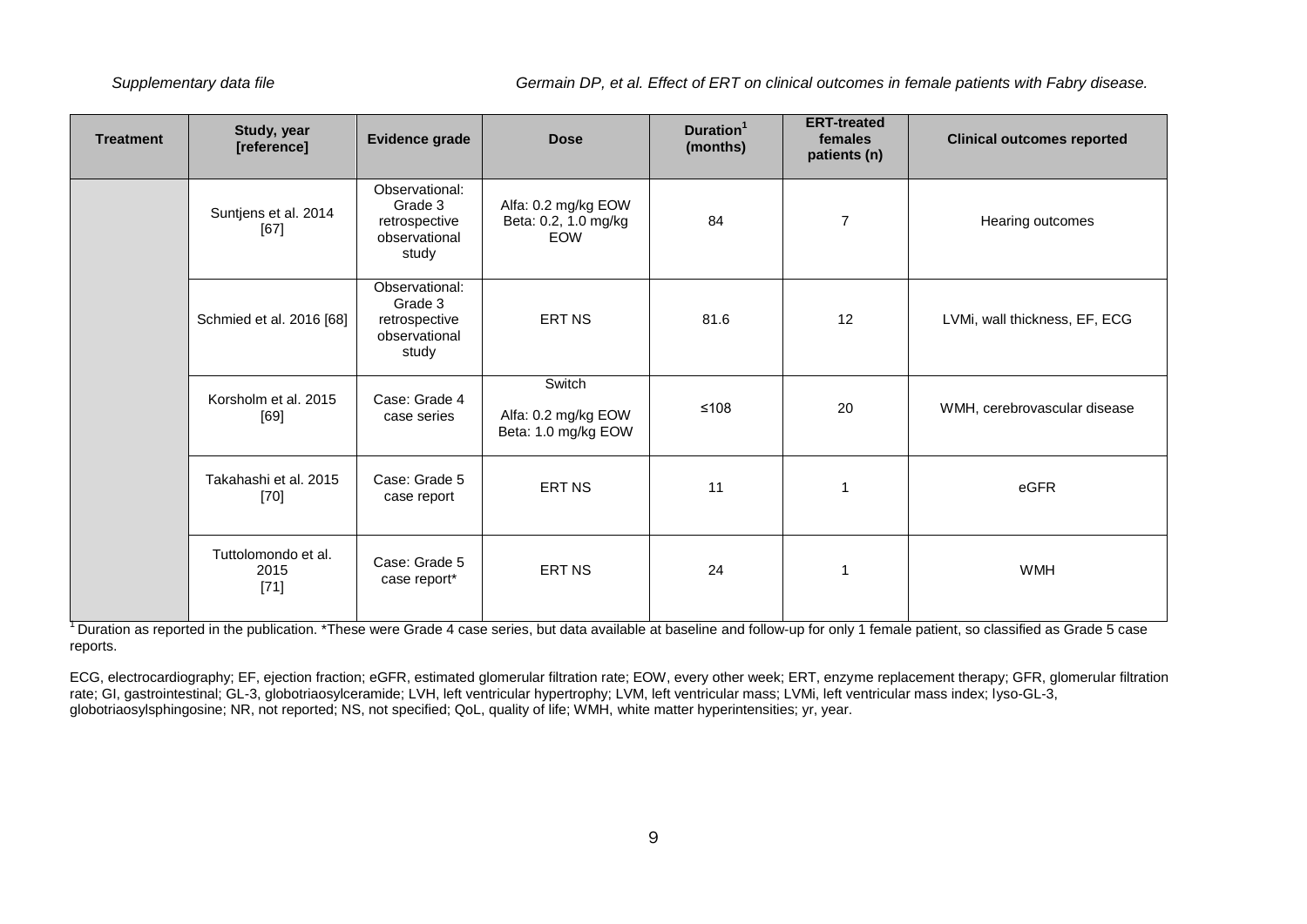<span id="page-9-0"></span>Publications describing clinical outcomes with ERT in mixed-gender studies (populations including ≥50% female patients with Fabry disease)

| <b>Treatment</b>              | Study, year<br>[reference]     | <b>Study type</b>                                                    | <b>Dose</b>                                                                          | Duration <sup>1</sup><br>(months)       | Total $N^2$<br>[ERT-treated] | Percentage<br>female | <b>Clinical outcomes reported</b>              |
|-------------------------------|--------------------------------|----------------------------------------------------------------------|--------------------------------------------------------------------------------------|-----------------------------------------|------------------------------|----------------------|------------------------------------------------|
| <b>Agalsidase</b><br>alfa     | Hoffmann et al. 2007<br>$[22]$ | Observational:<br>Grade 3<br>retrospective<br>observational<br>study | 0.2 mg/kg EOW                                                                        | $≤36$                                   | 639                          | 52.3                 | Pain                                           |
|                               | Pereira et al. 2014<br>$[72]$  | Observational:<br>Grade 2<br>prospective<br>observational<br>study   | 0.2 mg/kg EOW                                                                        | $6 - 12$                                | 17                           | 65.0                 | eGFR, albuminuria, LVM, pain                   |
|                               | Kampmann et al. 2015<br>$[28]$ | Observational:<br>Grade 3<br>retrospective<br>observational<br>study | 0.2 mg/kg EOW                                                                        | 130 [median]                            | 45                           | 53.3                 | eGFR, proteinuria, LVMi, wall<br>thickness, EF |
| <b>Agalsidase</b><br>beta     | Faggiano et al. 2006<br>$[73]$ | Observational:<br>Grade 2<br>prospective<br>observational<br>study   | 1.0 mg/kg EOW                                                                        | $14 - 16$                               | 10                           | 50.0                 | QoL                                            |
| <b>Agalsidase</b><br>alfa and | Smid et al. 2011<br>$[49]$     | Observational:<br>Grade 3<br>retrospective<br>observational<br>study | Alfa: 0.2 mg/kg EOW<br>Beta: 0.5, 1.0 mg/kg<br><b>EOW</b><br>Beta: 0.5 mg/kg monthly | 65 [median]                             | 35                           | 50.0                 | Plasma lyso-GL-3, LVM, pain,<br>QoL            |
| beta<br>comparison            | Tsuboi et al, 2012<br>$[51]$   | Observational:<br>Grade 2<br>prospective<br>observational<br>study   | Alfa: 0.2 mg/kg EOW<br>Beta: 0.3, 1.0 mg/kg<br><b>EOW</b>                            | Pre-switch:<br>24<br>Post-switch:<br>12 | 11                           | 63.6                 | Plasma GL-3, eGFR, pain (BPI),<br>QoL          |
|                               | agalsidase                     |                                                                      |                                                                                      |                                         |                              |                      |                                                |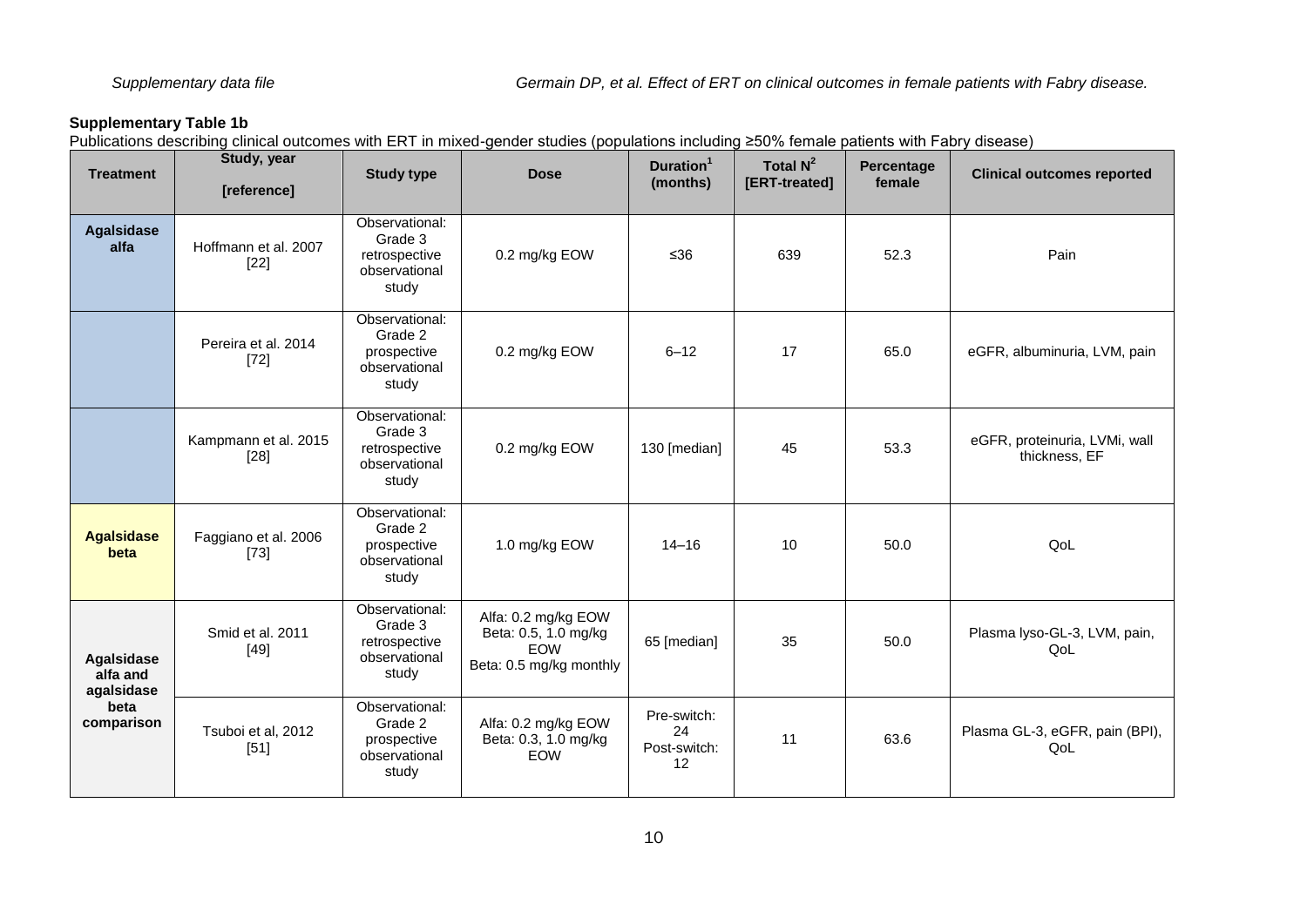| <b>Treatment</b>                                                                                                                          | Study, year<br>[reference]                                           | <b>Study type</b>                                                    | <b>Dose</b>                                                  | Total $N^2$<br>Duration <sup>1</sup><br>[ERT-treated]<br>(months)<br>female<br>Pre-switch:<br>$47.8 \pm 19.4$<br>11<br>63.6<br>Post-switch:<br>36<br>NR: "most<br>10<br>13<br><b>NR</b><br>30<br>56.7<br>68<br>67<br>$50 - 61$<br>$80 \pm 19$<br>54<br>51.8 | Percentage | <b>Clinical outcomes reported</b> |                                                                                         |
|-------------------------------------------------------------------------------------------------------------------------------------------|----------------------------------------------------------------------|----------------------------------------------------------------------|--------------------------------------------------------------|-------------------------------------------------------------------------------------------------------------------------------------------------------------------------------------------------------------------------------------------------------------|------------|-----------------------------------|-----------------------------------------------------------------------------------------|
|                                                                                                                                           | Tsuboi et al. 2014<br>[follow-up of Tsuboi<br>2012 cohort]<br>$[74]$ | Observational:<br>Grade 2<br>prospective<br>observational<br>study   | Alfa: 0.2 mg/kg EOW<br>Beta: 1.0 mg/kg EOW                   |                                                                                                                                                                                                                                                             |            |                                   | Plasma GL-3, plasma lyso-GL-3,<br>eGFR, proteinuria, LVMi, wall<br>thickness, pain, QoL |
| <b>Treatment</b><br>not specified<br><b>or</b><br>combination<br><b>of</b><br>agalsidase<br>alfa and<br>agalsidase<br>beta (mixed<br>ERT) | Turker et al. 2016 [75]                                              | Clinical: Grade<br>1c single-arm<br>clinical trial                   | <b>ERT NR</b>                                                |                                                                                                                                                                                                                                                             |            | were female"                      | Pain, QoL                                                                               |
|                                                                                                                                           | Biegstraaten et al. 2010<br>$[76]$                                   | Observational:<br>Grade 2<br>prospective<br>observational<br>study   | <b>ERT NR</b>                                                |                                                                                                                                                                                                                                                             |            |                                   | Autonomic symptom profile<br>scores                                                     |
|                                                                                                                                           | Rombach et al. 2012<br>$[77]$                                        | Observational:<br>Grade 2<br>prospective<br>observational<br>study   | Alfa: 0.2 mg/kg EOW<br>Beta: 0.2, 0.25-0.5, 1.0<br>mg/kg EOW |                                                                                                                                                                                                                                                             |            |                                   | Lyso-GL-3                                                                               |
|                                                                                                                                           | Lenders et al., 2016 [78]                                            | Observational:<br>Grade 3<br>retrospective<br>observational<br>study | <b>ERT NS</b>                                                |                                                                                                                                                                                                                                                             |            |                                   | eGFR, renal, cardiac,<br>neurological endpoints                                         |

 $<sup>1</sup>$  Duration as reported in the publication.</sup>

 $2$  N = number of patients in the ERT-treated mixed-gender population.

BPI, Brief Pain Inventory; EF, ejection fraction; eGFR, estimated glomerular filtration rate; EOW, every other week; ERT, enzyme replacement therapy; GL-3, globotriaosylceramide; LVM, left ventricular mass; LVMi, left ventricular mass index; lyso-GL-3, globotriaosylsphingosine; NR, not reported; NS, not specified; QoL, quality of life.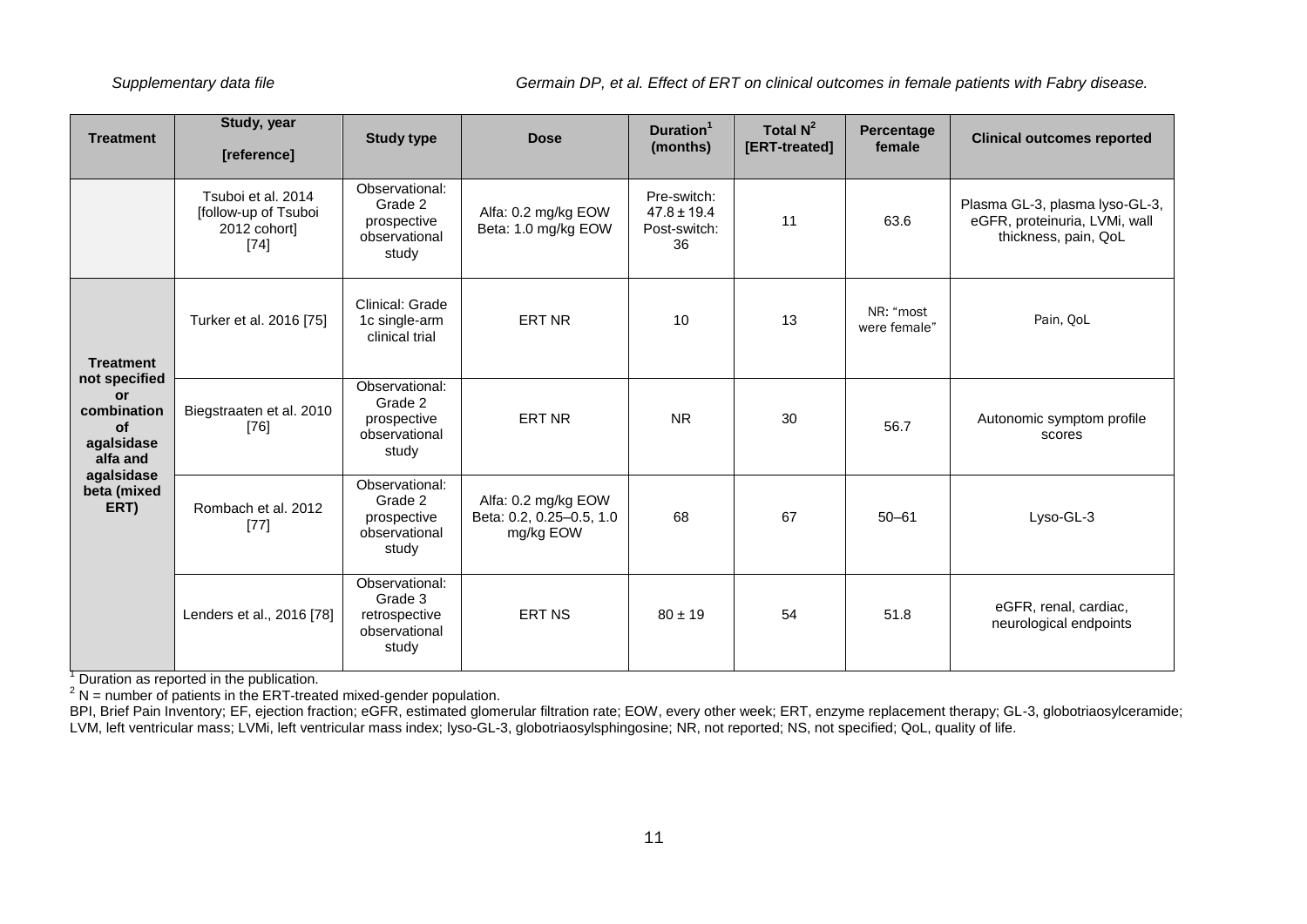<span id="page-11-0"></span>Plasma lyso-GL-3 level outcomes with approved doses of agalsidase alfa and agalsidase beta in adult female patients

|             | <b>Study</b><br>(number of patients <sup>1</sup> )<br>Evidence grade $2$                                                                    | Female,<br>$n$ (%) <sup>3</sup> | <b>Duration</b><br>(months) | <b>Units</b>       | <b>Baseline</b><br>(number of patients <sup>4</sup> )                                  | <b>End-point</b><br>(number of patients <sup>5</sup> )                            | <b>Overall result</b><br>(p value) |
|-------------|---------------------------------------------------------------------------------------------------------------------------------------------|---------------------------------|-----------------------------|--------------------|----------------------------------------------------------------------------------------|-----------------------------------------------------------------------------------|------------------------------------|
| Alfa        | Goker-Alpan et al. 2015<br>$[17] (N=100)$<br>Pre-treatment with<br>agalsidase beta<br>(1 mg/kg EOW; n=71): 55<br>months (4-146)<br>Grade 1c | 46 (46)                         | 24                          | nM                 | ERT-naïve:<br>$27.59 \pm 15.40$<br>$(n=14)$<br>Switch:<br>$13.82 \pm 1.16$<br>$(n=29)$ | ERT-naïve:<br>Significant decrease<br>$(n=3)$<br>Switch:<br><b>NR</b><br>$(n=19)$ | $\downarrow$ (NR)<br>NC (NS)       |
| Alfa        | Van Breemen et al. 2011                                                                                                                     |                                 |                             |                    | Alfa 0.2:<br>$23(12-26)$<br>$(n=7)$                                                    | Alfa 0.2:<br>$13(6-19)$<br>$(n=7)$                                                | $\downarrow$ (NR)                  |
| <b>Beta</b> | $[50] (N=43)$<br>Grade 3                                                                                                                    | 21(49)                          | 12                          | nM<br>(normal < 3) | Beta 1.0:<br>$8(0-143)$<br>$(n=9)$                                                     | Beta 1.0:<br>$5(0-35)$<br>$(n=9)$                                                 | $\downarrow$ (NR)                  |

Case series, case reports, mixed-ERT publications, paediatric-adult-mixed publications, and publications with other dose regimens are not included.

Data are means [SD] or means ± SE or medians (range), unless stated otherwise. Red font indicates statistically significant changes.

 $^1$ Total number of patients included in the study who were treated with ERT;  $^2$  Study grades defined as follows: Grade 1a randomized controlled trial; Grade 1c single-arm clinical trial; Grade 1a/c randomized controlled trial with single-arm open-label extension; Grade 2 prospective observational study; Grade 3 retrospective observational study; Grade 4 case series; Grade 5 case report; <sup>3</sup> Number of female patients who were treated with ERT; <sup>4</sup> Number of female, ERT-treated patients with data for the outcome at baseline; <sup>5</sup> Number of female, ERT-treated patients with data for the outcome at endpoint.

↓, decrease in levels; ↑, increase in levels; CT, clinical trial; ERT, enzyme replacement therapy; lyso-GL-3, globotriaosylsphingosine; MG, mixed gender; NC, no change; NR, not reported; NS, not significant; OS, observational studies; SD, standard deviation; SE, standard error..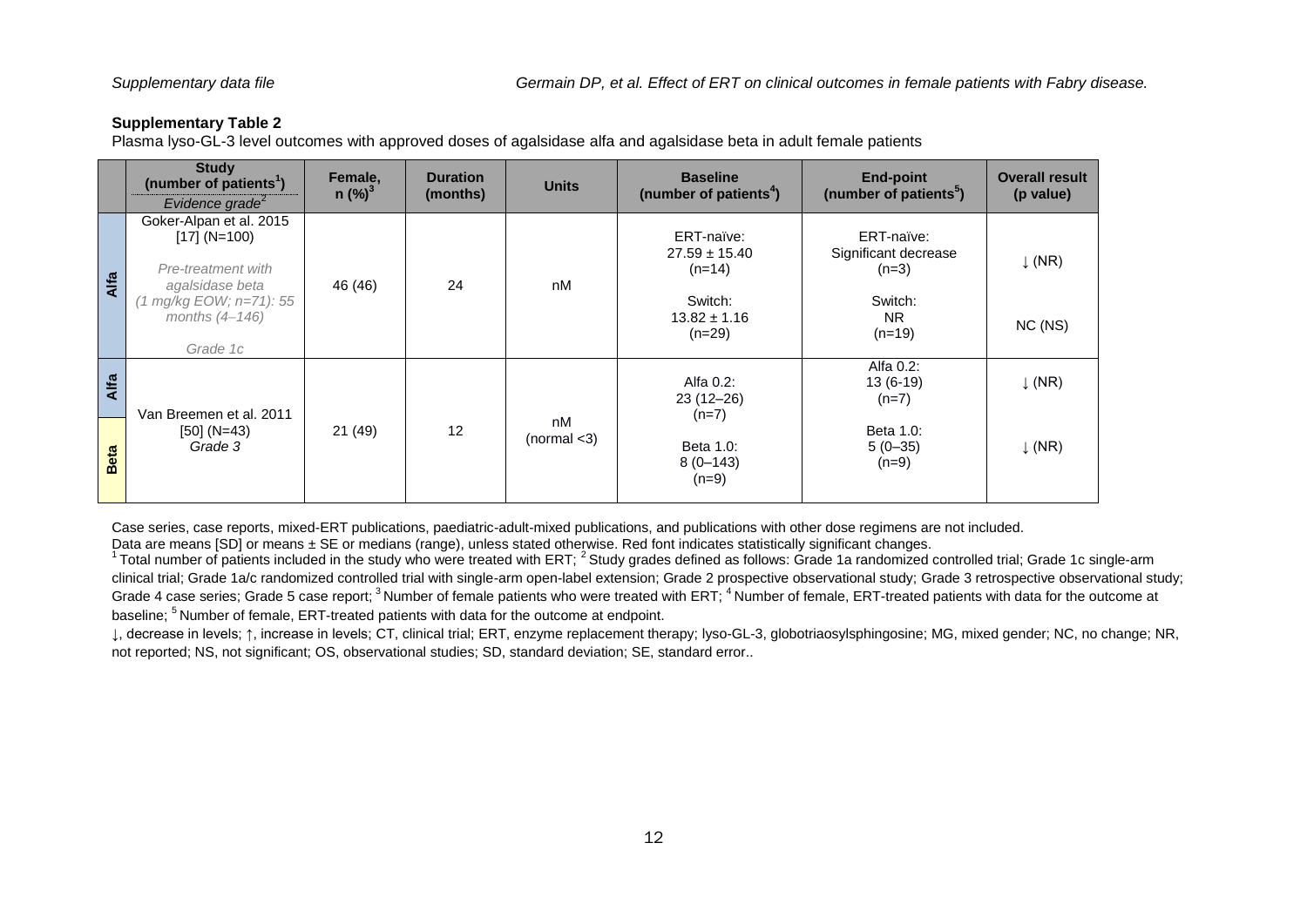<span id="page-12-0"></span>Urinary GL-3 level outcomes with approved doses of agalsidase alfa and agalsidase beta in adult female patients

|      | Study, year [reference]<br>(number of patients <sup>1</sup> )<br>Evidence grade <sup>2</sup>                                    | Female,<br>$n$ (%) <sup>3</sup> | <b>Duration</b><br>(months) | <b>Units</b>                                                                                                       | <b>Baseline</b><br>(number of patients <sup>4</sup> )                                                         | <b>End-point</b><br>(number of patients <sup>5</sup> )                                                       | <b>Overall result</b><br>(p value/95%<br>CI |
|------|---------------------------------------------------------------------------------------------------------------------------------|---------------------------------|-----------------------------|--------------------------------------------------------------------------------------------------------------------|---------------------------------------------------------------------------------------------------------------|--------------------------------------------------------------------------------------------------------------|---------------------------------------------|
|      | Whybra et al. 2009<br>$[16] (N=36)$<br>Grade 1c                                                                                 | 36 (100)                        | 48                          | Plasma GL-3<br>score<br>(normal $< 0.03$<br>mg/mmol GL-<br>3/creatinine ratio<br>or $< 0.6$ molar<br>ratio of GL-3 | 1.67 [0.72]<br>$(n=36)$                                                                                       | 12 months:1.29 [0.52]<br>$(n=36)$                                                                            | p  < 0.001                                  |
|      |                                                                                                                                 |                                 |                             | /sphingomyelin)<br>Patients, n (%)                                                                                 | Prevalence stratified by<br>$GL-3$ score <sup>6</sup> :<br>1: 13(36.1)<br>2: 20(55.6)<br>3:3(8.3)<br>$(n=36)$ | Prevalence stratified by<br>$GL-3$ score <sup>6</sup> :<br>1:26(72.2)<br>2: 10(27.7)<br>3:0(0.0)<br>$(n=36)$ |                                             |
| Alfa | Baehner et al. 2003<br>$[14] (N=15)$<br>Grade 1c                                                                                | 15 (100)                        | 13                          | nmol/24h<br>(range)                                                                                                | 89-1,856<br>$(n=15)$                                                                                          | 6 months: NS decrease<br>$(n = 11)$                                                                          | $\downarrow$ (NS from BL)                   |
|      | Goker-Alpan et al. 2015<br>$[17] (N=100)$<br>Pre-treatment with<br>agalsidase beta<br>(1 mg/kg EOW; n=71): 55<br>months (4-146) | 46 (46)                         | 24                          | nmol/mg<br>(normal $< 0.03$<br>nmol/mg<br>creatinine)                                                              | ERT-naïve:<br>$2.48 \pm 1.82$<br>$(n=14)$<br>Switch:<br>$0.16 \pm 0.049$<br>$(n=28)$                          | ERT-naïve:<br><b>NR</b><br>$(n=3)$<br>Switch:<br><b>NR</b><br>$(n=18)$                                       | NC (NR)<br>NC(NR)                           |
|      | Grade 1c<br>Whitfield et al. 2005<br>$[19] (N=8)$<br>Grade 2                                                                    | 2(25)                           | $≤12$                       | $GL-3/$<br>creatinine ratio.<br>µmol/mol                                                                           | Range:<br>$0.1 - 0.3$<br>$(n=2)$                                                                              | Decrease<br>$(n=2)$                                                                                          | $\downarrow$ (NR)                           |

Case series, case reports, mixed-ERT publications, paediatric-adult-mixed publications, and publications with other dose regimens are not included.

Data are means [SD] or means ± SE or medians (range), unless stated otherwise. Red font indicates statistically significant changes.

1 Total number of patients included in the study who were treated with ERT; <sup>2</sup> Study grades defined as follows: Grade 1a randomized controlled trial; Grade 1c single-arm clinical trial; Grade 1a/c randomized controlled trial with single-arm open-label extension; Grade 2 prospective observational study; Grade observational study; Grade 4 case series;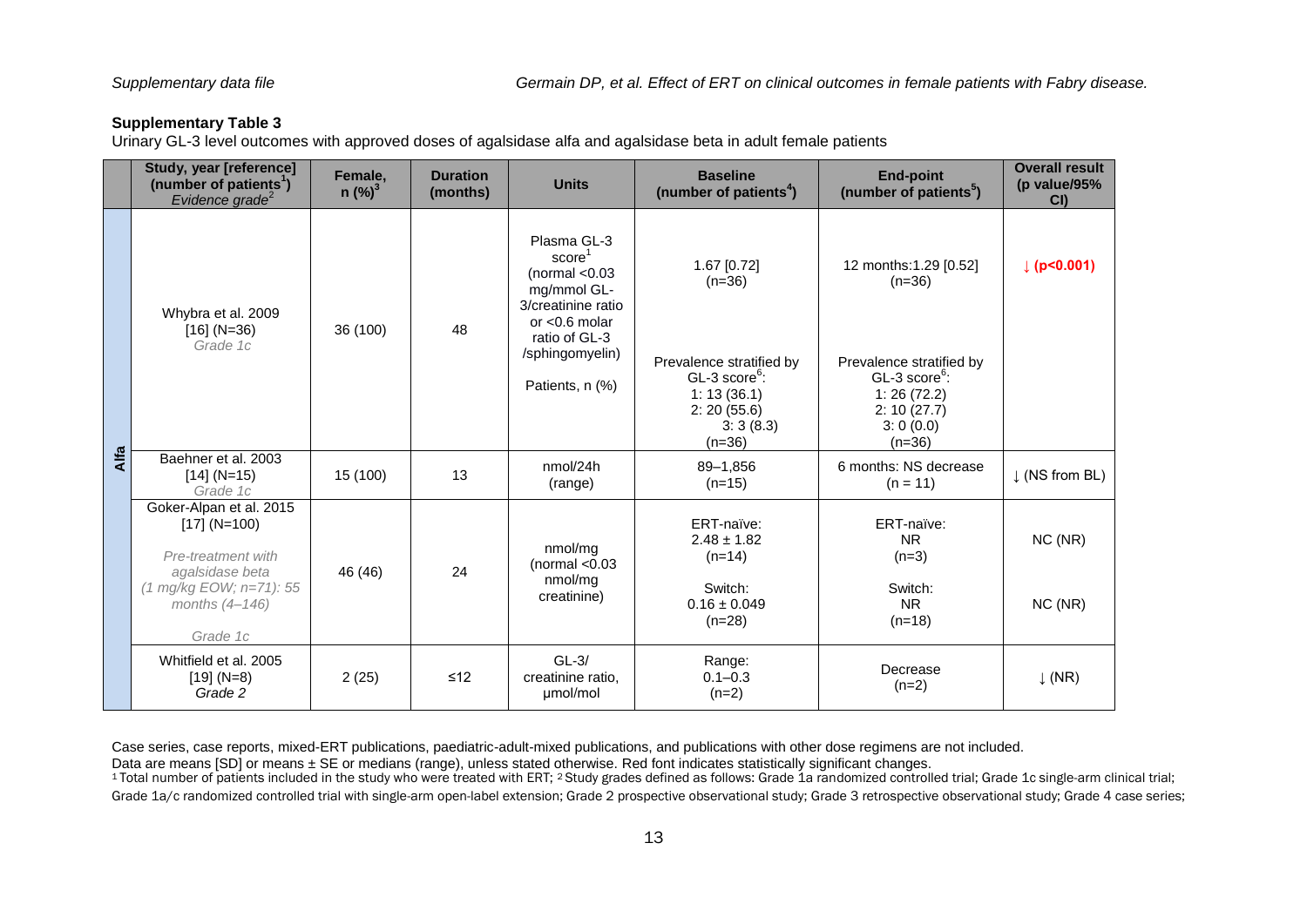Grade 5 case report;<sup>3</sup> Number of female patients who were treated with ERT; <sup>4</sup> Number of female, ERT-treated patients with data for the outcome at baseline; <sup>5</sup> Number of female, ERTtreated patients with data for the outcome at endpoint; 6 GL-3 values were converted to a 3-point scale as follows: (1) in the normal range; (2) >normal, but ≤2 x ULN; and (3) >2 x ULN.↓, decrease in levels; ↑, increase in levels; BL, baseline; CR, case report; CT, clinical trial; ERT, enzyme replacement therapy; h, hour; MG, mixed gender; NC, no change; NR, not reported; NS, not significant; OS, observational studies; SD, standard deviation; SE, standard error; ULN, upper limit of normal range.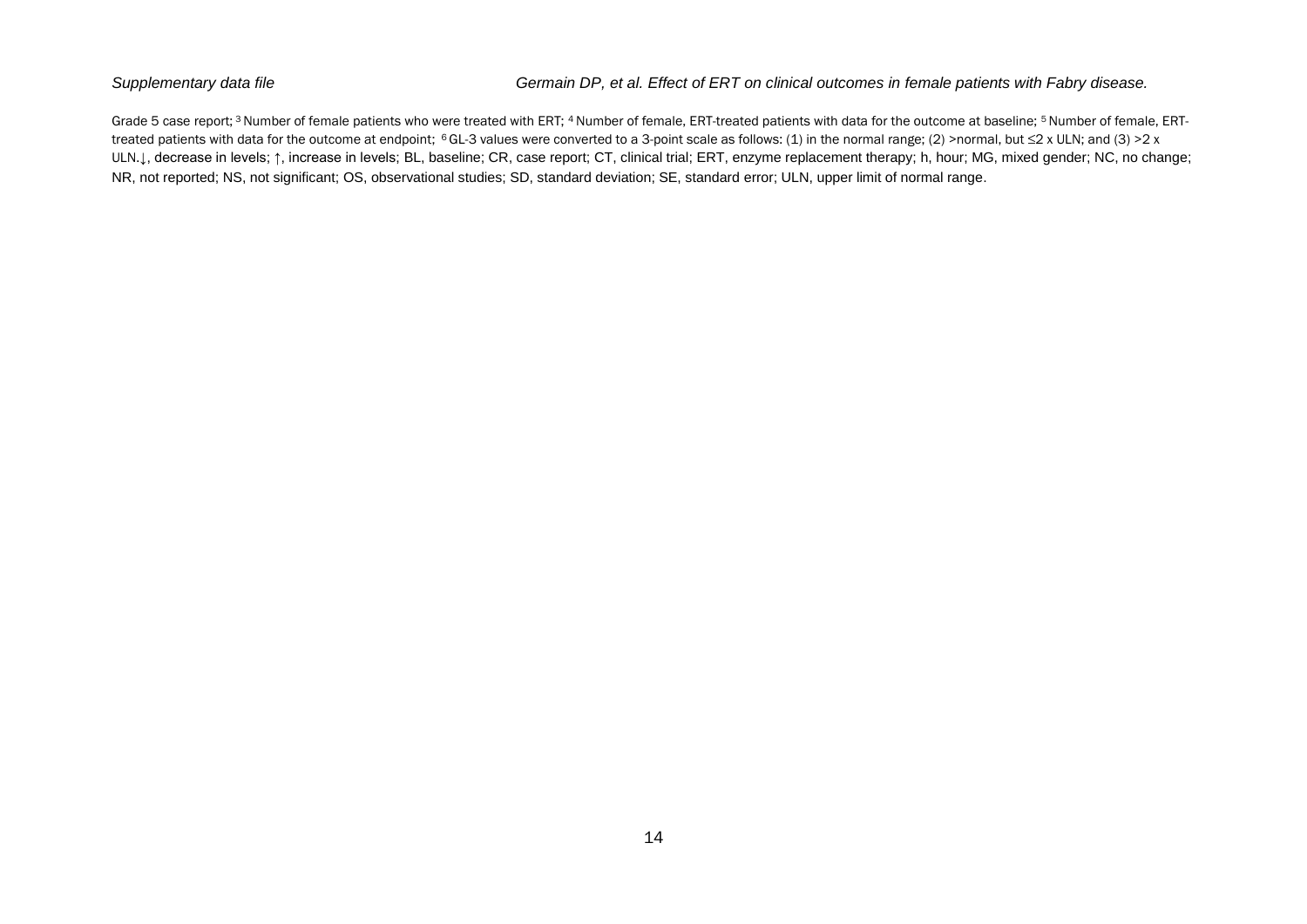<span id="page-14-0"></span>eGFR outcomes with approved doses of agalsidase alfa and agalsidase beta in adult female patients

|      | Study, year [reference]<br>(number of patients <sup>1</sup> )<br>Evidence grade <sup>2</sup> | Female,<br>$n$ (%) <sup>3</sup> | <b>Duration</b><br>(months) | <b>Units</b>                                                                    | <b>Baseline</b><br>(number of patients <sup>4</sup> )                           | <b>End-point</b><br>(number of patients <sup>5</sup> )                         | <b>Overall result</b><br>(p value/95%<br>CI |
|------|----------------------------------------------------------------------------------------------|---------------------------------|-----------------------------|---------------------------------------------------------------------------------|---------------------------------------------------------------------------------|--------------------------------------------------------------------------------|---------------------------------------------|
|      | Baehner et al. 2003<br>$[14] (N=15)$<br>Grade 1c                                             | 15 (100)                        | 13                          | mL/min/1.73<br>m <sup>2</sup><br>(range)                                        | 65-73<br>$(n=15)$                                                               | Stable throughout<br>treatment<br>$(n=15)$                                     | NC (NR)                                     |
|      | Feriozzi et al. 2009<br>$[23] (N=165)$<br>Grade 3                                            | 50(30)                          | 36                          | mL/min/1.73<br>m <sup>2</sup>                                                   | 71.6 [17.1]<br>$(n=50)$                                                         | 66.6 [19.6]<br>$(n=50)$                                                        | $ $ (p<0.01)                                |
|      | Hughes et al. 2011<br>$[26]$ (N=250)<br>Grade 3                                              | 78 (31)                         | $\geq 48$                   | mL/min/1.73<br>m <sup>2</sup><br>(median,<br>$10^{th} - 90^{th}$<br>percentile) | Overall:<br>71.8 (56.5-87.6)<br>$(n=78)$                                        | Overall:<br>69.6 $(44.8 - 91.1)$<br>$(n=78)$                                   | $ $ (p=0.007)                               |
|      |                                                                                              |                                 | 48                          |                                                                                 | Overall:<br>91.0 [31.2]<br>$(n=36)$                                             | Overall:<br>91.0 [25.6]<br>$(n=36)$                                            | NC (NS)                                     |
| Alfa |                                                                                              |                                 |                             |                                                                                 | Stratified by BL eGFR:<br>>135: 159.0 [19.7]<br>$(n=4)$<br>90-135: 106.6 [14.9] | Stratified by BL eGFR:<br>>135: 128.3 [4.6]<br>$(n=4)$<br>90-135: 100.4 [16.4] | (p<0.01)<br>$\downarrow$ (NS)               |
|      | Whybra et al. 2009                                                                           |                                 |                             |                                                                                 | $(n=9)$<br>60-89: 76.6 [8.5]                                                    | $(n=9)$<br>60-89: 85.9 [20.2]                                                  | ↑ ( $p$ <0.01)                              |
|      | $[16] (N=36)$<br>Grade 1c                                                                    | 36 (100)                        |                             | mL/min/1.73<br>m <sup>2</sup>                                                   | $(n=20)$<br>30-59: 50.2 [7.3]<br>$(n=3)$                                        | $(n=20)$<br>30-59: 47.3 [14.0]<br>$(n=3)$                                      | $\downarrow$ (NS)                           |
|      |                                                                                              |                                 |                             | Use of ACEi/ARB at BL:<br>74.5 [10.4]<br>$(n=7)$                                | Use of ACEi/ARB at BL:<br>65.0 [13.5]<br>$(n=7)$                                | $\downarrow$ (NS)                                                              |                                             |
|      |                                                                                              |                                 |                             |                                                                                 | Initiating ACEi/ARB during<br>study:<br>87.7 [29.6]<br>$(n=6)$                  | Initiating ACEi/ARB during<br>study:<br>83.0 [33.4]<br>$(n=6)$                 | $\downarrow$ (NS)                           |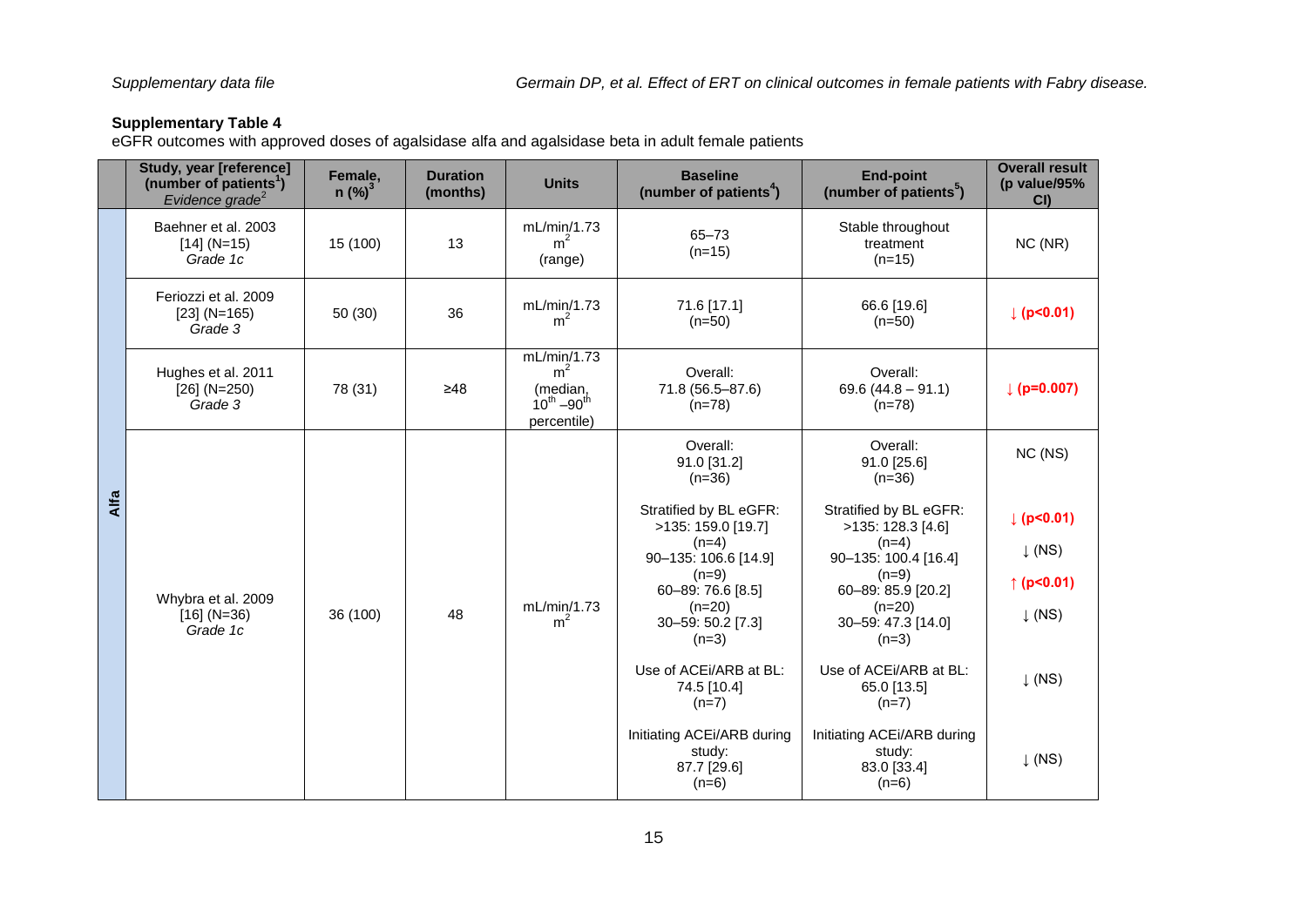|             | Study, year [reference]<br>(number of patients <sup>1</sup> )<br>Evidence grade <sup>2</sup> | Female,<br>$n$ (%) <sup>3</sup> | <b>Duration</b><br>(months) | <b>Units</b>                                                                 | <b>Baseline</b><br>(number of patients <sup>4</sup> )         | <b>End-point</b><br>(number of patients <sup>5</sup> )              | <b>Overall result</b><br>(p value/95%<br>CI |
|-------------|----------------------------------------------------------------------------------------------|---------------------------------|-----------------------------|------------------------------------------------------------------------------|---------------------------------------------------------------|---------------------------------------------------------------------|---------------------------------------------|
|             | Feriozzi et al. 2012<br>$[24] (N=208)$<br>Grade 3                                            | 74 (36)                         | 60-132                      | mL/min/1.73<br>m <sup>2</sup>                                                | 78.6 [18.5]<br>$(n=74)$                                       | ≥60 months: 73.9 [19.4]<br>$(n=74)$                                 | $\downarrow$ (pS0.01)                       |
|             |                                                                                              |                                 |                             |                                                                              | eGFR ≥60 at BL:<br><b>NR</b><br>$(n=111)$                     | BL eGFR ≥60 at BL:<br>$-0.43 \pm 0.21$<br>$(n=111)$                 | NC (NR, 95%<br>$CI - 0.83$ ,<br>$-0.02$ )   |
|             |                                                                                              |                                 |                             |                                                                              | BL eGFR <60 at BL:<br>N <sub>R</sub><br>$(n=22)$              | BL eGFR <60 at BL:<br>$0.36 \pm 0.42$<br>$(n=22)$                   | NC (NR, 95%<br>$CI -0.47, 1.19$             |
|             | Beck et al. 2015<br>$[27] (N=677)$<br>Grade 3                                                | 317(47)                         | 60                          | mL/min/1.73<br>$m^2$ /year<br>(normal: 99.8<br>mL/min/1.73<br>m <sup>2</sup> | Proteinuria at BL<br>$≥1.0 g/24h$ :<br>Mean: 65.7<br>$(n=17)$ | Proteinuria at BL<br>$≥1.0 g/24h$ :<br>$-0.41 \pm 0.51$<br>$(n=17)$ | NR (95% CI<br>$-1.42, 0.59$                 |
|             |                                                                                              |                                 |                             |                                                                              | $0.1 - 1.0$ g/24h:<br>Mean: 87.3<br>$(n=70)$                  | $0.1 - 1.0$ g/24h:<br>$-0.44 \pm 0.26$<br>$(n=70)$                  | NR (95% CI<br>$-0.95, 0.07$                 |
|             |                                                                                              |                                 |                             |                                                                              | $< 0.1$ g/24h:<br>Mean: 80.2<br>$(n=22)$                      | $< 0.1$ g/24h:<br>$-0.16 \pm 0.42$<br>$(n=22)$                      | NR (95% CI<br>$-0.97, 0.66$                 |
|             | Kampmann et al. 2015<br>$[28] (N=45)$                                                        | 24 (53)                         | 130                         | mL/min/1.73                                                                  | ≥90 mL/min/1.73 m <sup>2</sup> :<br>Values: NR<br>$(n=5)$     | ≥90 mL/min/1.73 m <sup>2</sup> :<br>10 years: NC<br>$(n=5)$         | NC (NS)                                     |
|             | Grade 3                                                                                      |                                 | $(115 - 150)$               | m <sup>2</sup>                                                               | <90 mL/min/1.73 m <sup>2</sup> :<br>Values: NR<br>$(n=11)$    | $<$ 90 mL/min/1.73m <sup>2</sup> :<br>10 years: NC<br>$(n=11)$      | NC (NS)                                     |
|             | Warnock et al. 2012                                                                          |                                 |                             |                                                                              | Q1:88 [16]<br>$(n=14)$                                        | Annual change:<br>Q1: 2.7 [1.65]<br>$(n=15)$                        | $\uparrow$ (NR                              |
| <b>Beta</b> | $[33] (N=213)$<br>Grade 3                                                                    | 62 (29)                         | 48                          | mL/min/1.73<br>m <sup>2</sup>                                                | Q2: 90 [23.9]<br>$(n=14)$<br>Q3: 95 [27.6]                    | Q2: 0.1 [0.41]<br>$(n=16)$<br>Q3: -1.3 [0.66]                       | NC (NR)<br>$\downarrow$ (NR)                |
|             |                                                                                              |                                 |                             |                                                                              | $(n=16)$<br>Q4: 78 [35.6]<br>$(n=14)$                         | $(n=16)$<br>Q4: -4.4[1.58]<br>$(n=37)$                              | $\downarrow$ (NR)                           |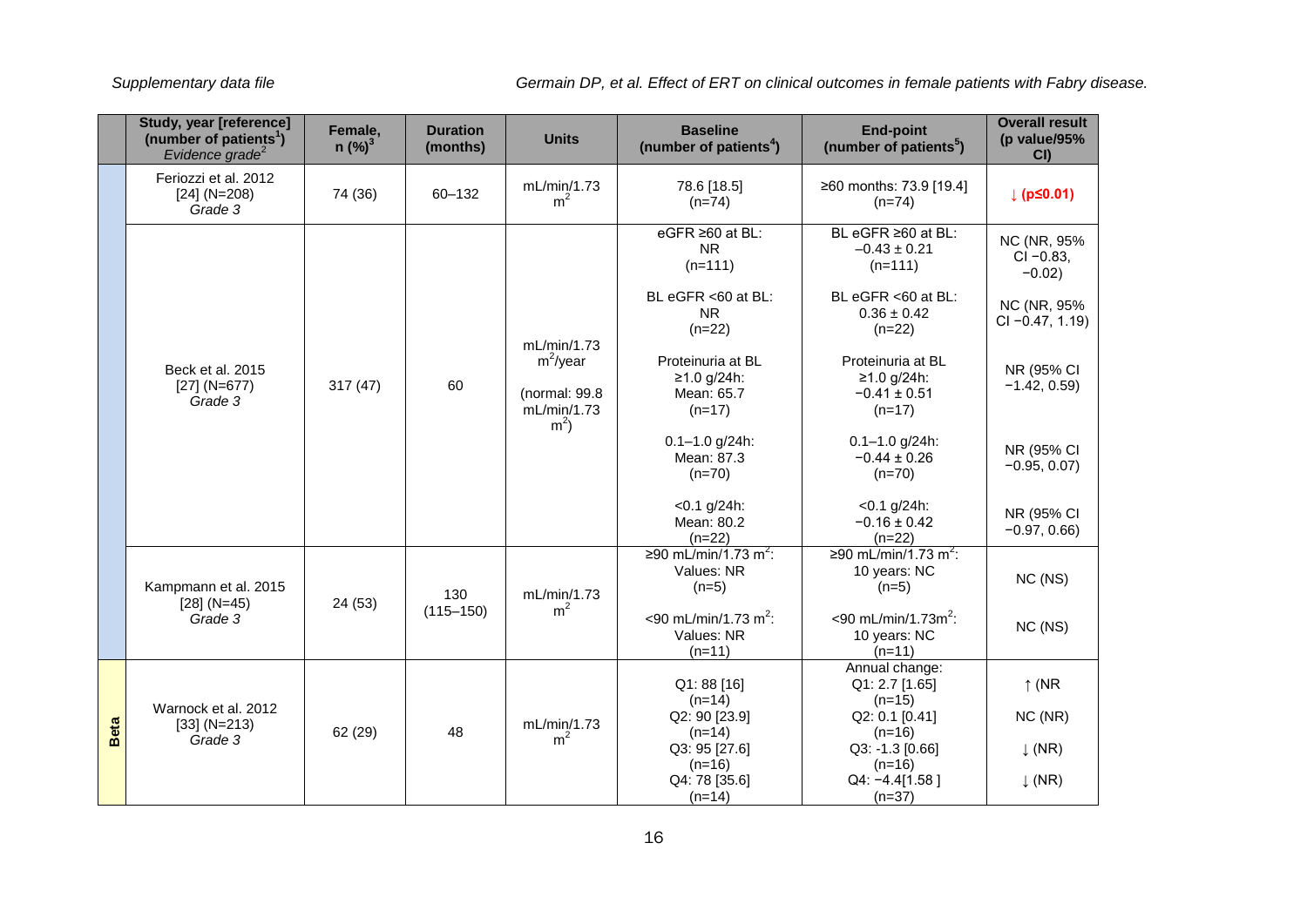| Study, year [reference]<br>(number of patients')<br>Evidence arade <sup><math>2</math></sup> | Female.<br>$n$ (%) <sup>3</sup> | <b>Duration</b><br>(months) | <b>Units</b>     | <b>Baseline</b><br>(number of patients <sup>4</sup> ) | <b>End-point</b><br>(number of patients <sup>3</sup> )    | <b>Overall result</b><br>(p value/95%<br>CI |
|----------------------------------------------------------------------------------------------|---------------------------------|-----------------------------|------------------|-------------------------------------------------------|-----------------------------------------------------------|---------------------------------------------|
| Kim et al. 2016<br>$[34] (N=19)$<br>Grade 2                                                  | 4(21)                           | 82-125                      | mL/min/1.73<br>m | 115.9 [28.8]<br>$(n=4)$                               | 103 [27.8]<br>Decline: $-1.5$ [3.4]/year<br>$(n=4)^\circ$ | (p > 0.05)                                  |

Case series, case reports, mixed-ERT publications, paediatric-adult-mixed publications, and publications with other dose regimens are not included. Data are means [SD] or means ± SE or medians (range), unless stated otherwise. Red font indicates statistically significant changes.

 $1$ Total number of patients included in the study who were treated with ERT;  $2$  Study grades defined as follows: Grade 1a randomized controlled trial; Grade 1c single-arm clinical trial; Grade 1a/c randomized controlled trial with single-arm open-label extension; Grade 2 prospective observational study; Grade 3 retrospective observational study; Grade 4 case series; Grade 5 case report; <sup>3</sup>Number of female patients who were treated with ERT; <sup>4</sup>Number of female, ERT-treated patients with data for the outcome at baseline; <sup>5</sup> Number of female, ERT-treated patients with data for the outcome at endpoint; <sup>6</sup>Including 23 months of dose reduction.

↓, decrease; ↑, increase; ACEi; angiotensin converting enzyme inhibitors; ARB, angiotensin receptor blocker; BL, baseline; CI, confidence interval; CR, case report; CT, clinical trial; ERT, enzyme replacement therapy; eGFR, estimated glomerular filtration rate; h, hour; MG, mixed gender; NC, no change; NR, not reported; NS, not significant; OS, observational studies; Q, quartile; SD, standard deviation; SE, standard error.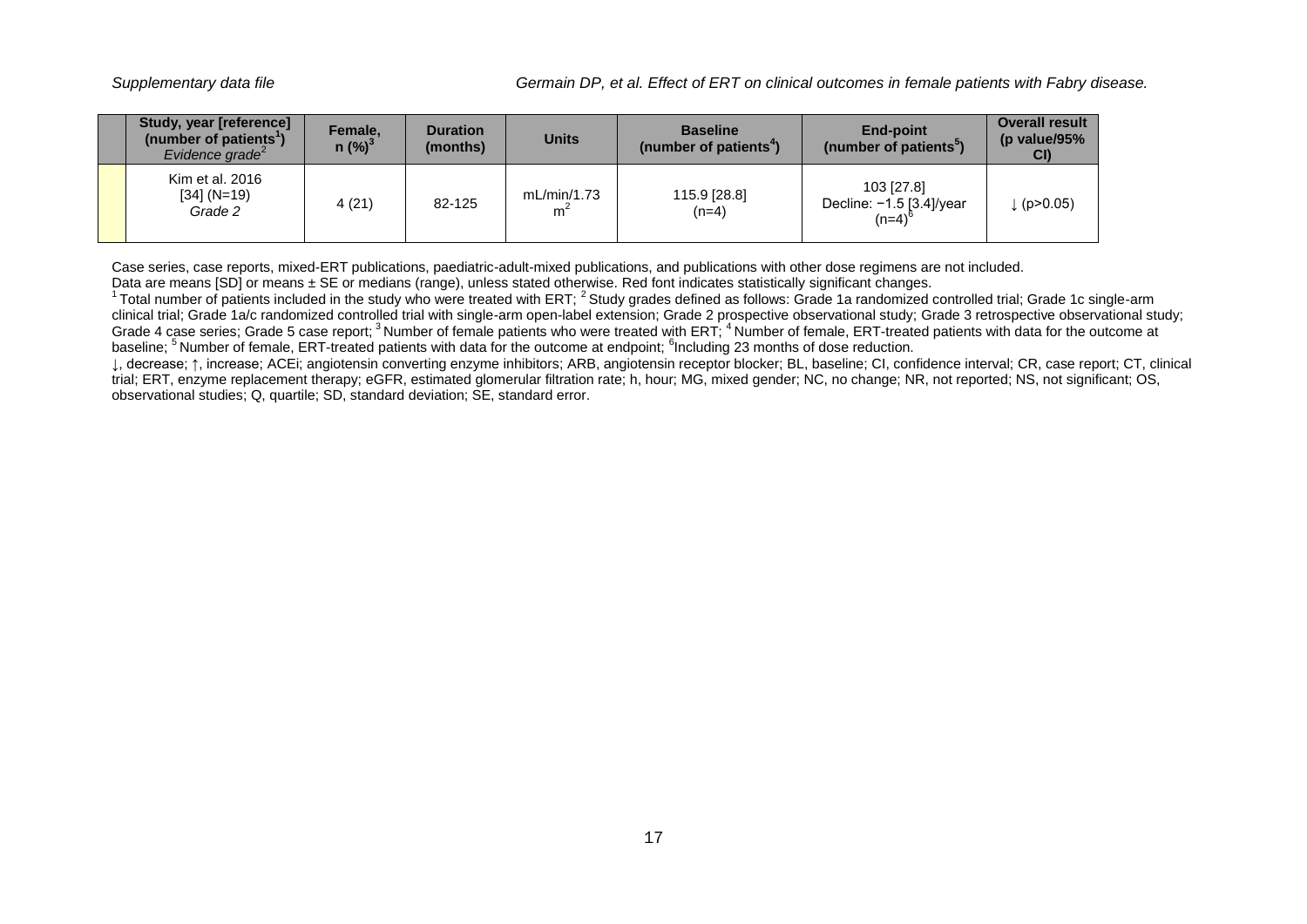<span id="page-17-0"></span>Proteinuria outcomes with approved doses of agalsidase alfa and agalsidase beta in adult female patients

|      | Study, year [reference]<br>(number of patients <sup>1</sup> )<br>Evidence grade <sup>2</sup> | Female,<br>$n$ (%) <sup>3</sup> | <b>Duration</b><br>(months) | <b>Units</b>                                             | <b>Baseline</b><br>(number of patients <sup>4</sup> )                       | <b>End-point</b><br>(number of patients <sup>5</sup> )                      | <b>Overall result</b><br>(p value/95%<br>CI |
|------|----------------------------------------------------------------------------------------------|---------------------------------|-----------------------------|----------------------------------------------------------|-----------------------------------------------------------------------------|-----------------------------------------------------------------------------|---------------------------------------------|
|      | Feriozzi et al. 2009<br>$[23] (N=165)$<br>Grade 3                                            | 50(30)                          | 36                          | mg/24h                                                   | 310.0 [320.9]<br>$(n=50)$                                                   | 299.3 [266.8]<br>$(n=50)$                                                   | $NC$ ( $p=0.88$ )                           |
|      |                                                                                              |                                 |                             |                                                          | Overall:<br>377 [546]<br>$(n=33)$                                           | Overall:<br>263 [167]<br>$(n=33)$                                           | $\downarrow$ (NS)                           |
|      | Whybra et al. 2009<br>$[16] (N=36)$<br>Grade 1c                                              | 36 (100)                        | 48                          | mg/24h                                                   | Proteinuria > 300 at BL:<br>858 [751]<br>$(n=11)$                           | Proteinuria > 300 at BL:<br>339 [230]<br>$(n=11)$                           | (p<0.01)                                    |
|      |                                                                                              |                                 |                             |                                                          | Use of ACEI/ARB at BL:<br>1,349 [1,760]<br>$(n=7)$                          | Use of ACEI/ARB at BL<br>425 [531]<br>$(n=7)$                               | $\downarrow$ (NR)                           |
| Alfa | Hughes et al. 2011<br>$[26] (N=250)$<br>Grade 3                                              | 78 (31)                         | $\geq 48$                   | mg/24h<br>(median,<br>$10^{th} - 90^{th}$<br>percentile) | 199.5 (50.0-910.0)                                                          | 206.0 (80.0-800.0)                                                          | $NC$ ( $p=0.800$ )                          |
|      |                                                                                              |                                 | 60-132                      | mg/24h                                                   | Total: 331.1 [416.2]<br>$(n=46]$                                            | Total: 420.0 [944.8]<br>$(n=46]$                                            | $NC$ ( $p=0.56$ )                           |
|      | Feriozzi et al. 2012<br>$[24] (N=208)$<br>Grade 3                                            | 74 (36)                         |                             |                                                          | Stratified by CKD<br>CKD1: 275.8 [321.5]<br>$(n=10)$<br>CKD2: 387.7 [493.9] | Stratified by CKD<br>CKD1: 184.3 [156.1]<br>$(n=10)$<br>CKD2: 307.7 [345.5] | $( p=0.45)$<br>$( p=0.39)$                  |
|      |                                                                                              |                                 |                             |                                                          | $(n=27)$<br>CKD3: 222.8 [192.9]<br>$(n=9)$                                  | $(n=27)$<br>CKD3: 1018.9 [2022.4]<br>$(n=9)$                                | ↑ ( $p=0.28$ )                              |
|      | Kampmann et al. 2015<br>$[28] (N=45)$<br>Grade 3                                             | 130<br>24 (53)<br>$(115 - 150)$ |                             |                                                          | Without proteinuria <sup>6</sup> at BL:<br><b>NR</b><br>$(n=6)$             | Without proteinuria at BL:<br>115.3 [48.0]<br>$(n=6)$                       | NC (NS)                                     |
|      |                                                                                              |                                 |                             | mg/24h                                                   | With proteinuria at BL:<br><b>NR</b><br>$(n=7)$                             | With proteinuria at BL:<br>507.6 [388.9]<br>$(n=7)$                         | NC (NS)                                     |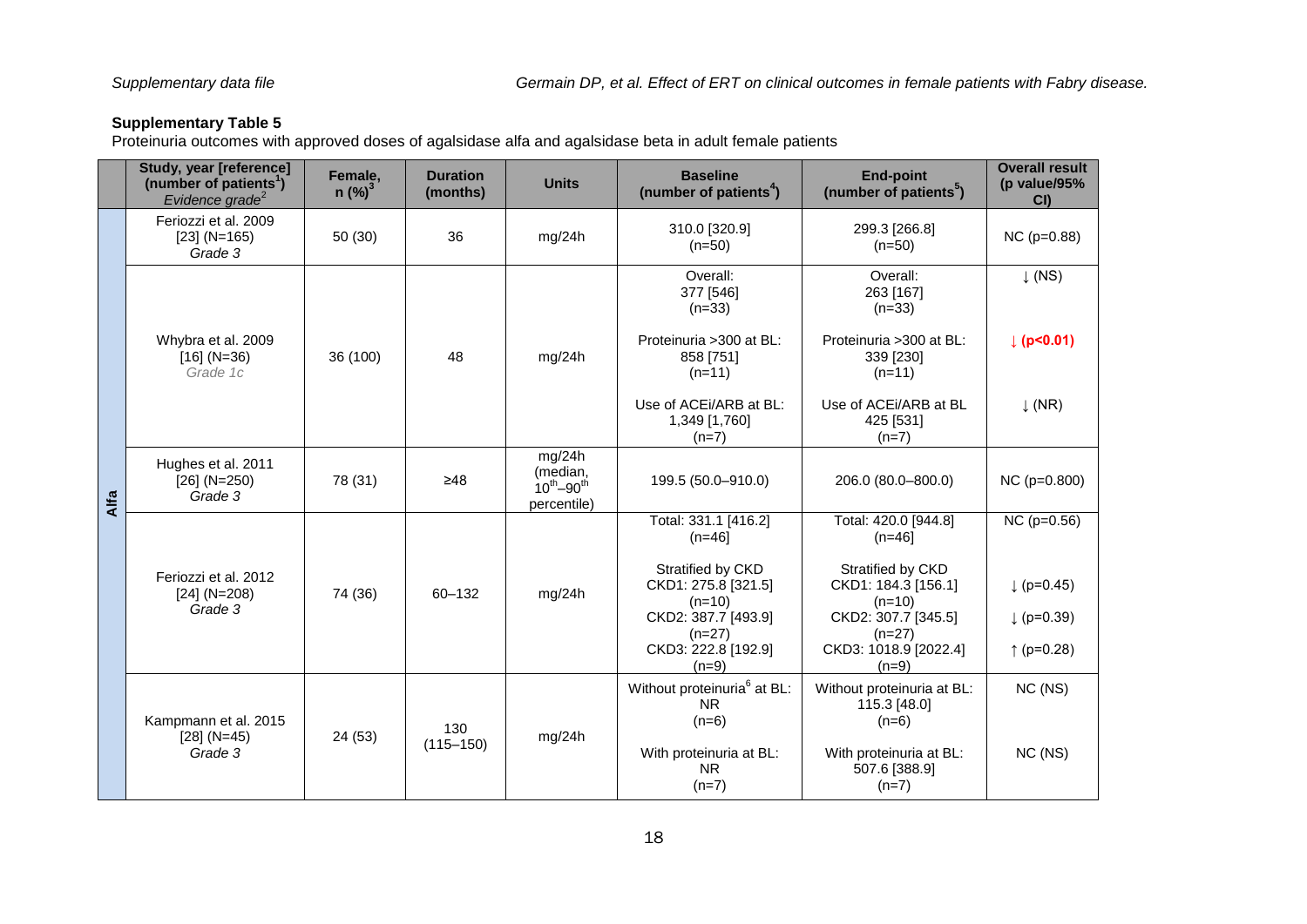|      | <b>Study, year [reference]</b><br>(number of patients <sup>1</sup> )<br>Evidence grade <sup>2</sup> | Female,<br>$n$ (%) <sup>3</sup> | <b>Duration</b><br>(months) | <b>Units</b> | <b>Baseline</b><br>(number of patients <sup>4</sup> ) | End-point<br>(number of patients <sup>5</sup> ) | <b>Overall result</b><br>(p value/95%<br>CI |
|------|-----------------------------------------------------------------------------------------------------|---------------------------------|-----------------------------|--------------|-------------------------------------------------------|-------------------------------------------------|---------------------------------------------|
| Beta | Kim et al. 2016<br>$[34] (N=19)$<br><b>Exploratory low dose</b><br>(during shortage)<br>Grade 2     | 4(21)                           | 82-125                      | mg/day       | 72.3 [17.2]<br>$(n=4)$                                | 51.3 [27.5] <sup>7</sup><br>$(n=4)$             | $  (p=0.14)$                                |

Case series, case reports, mixed-ERT publications, paediatric-adult-mixed publications, and publications with other dose regimens are not included.

Data are means [SD] or means ± SE or medians (range), unless stated otherwise. Red font indicates statistically significant changes.

<sup>1</sup>Total number of patients included in the study who were treated with ERT;<sup>2</sup> Study grades defined as follows: Grade 1a randomized controlled trial; Grade 1c single-arm clinical trial; Grade 1a/c randomized controlled trial with single-arm open-label extension; Grade 2 prospective observational study; Grade 3 retrospective observational study; Grade 4 case series; Grade 5 case report; <sup>3</sup> Number of female patients who were treated with ERT; <sup>4</sup> Number of female, ERT-treated patients with data for the outcome at baseline; <sup>5</sup> Number of female, ERT-treated patients with data for the outcome at endpoint; <sup>6</sup>Proteinuria defined as urine protein >200 mg/24 h at baseline; <sup>7</sup>Including 23 months of dose reduction.

↓, decrease; ↑, increase; ACEi, angiotensin converting enzyme inhibitors; ARB, angiotensin receptor blocker; BL, baseline; CI, confidence interval; CKD, chronic kidney disease; CR, case report; CT, clinical trial; ERT, enzyme replacement therapy; h, hour; MG, mixed gender; NC, no change; NR, not reported; NS, not significant; OS, observational studies; SD, standard deviation; SE, standard error.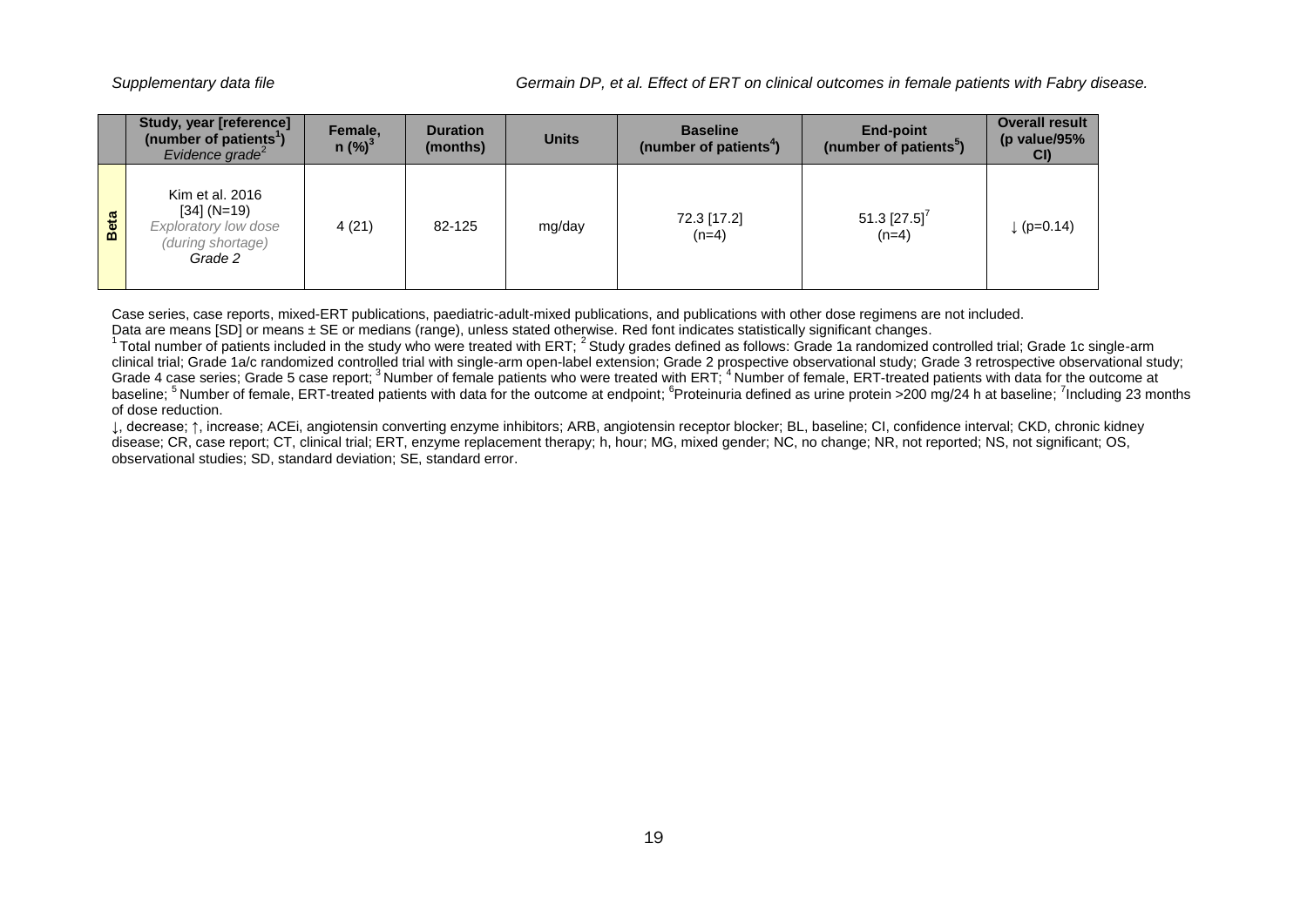<span id="page-19-0"></span>Left ventricular hypertrophy outcomes with approved doses of agalsidase alfa and agalsidase beta in adult female patients

|      | Study, year [reference]<br>(number of patients <sup>1</sup> )<br>Evidence grade <sup>2</sup> | Female,<br>$n$ (%) <sup>3</sup> | <b>Duration</b><br>(months) | <b>Units</b>                                   | <b>Baseline</b><br>(number of patients <sup>4</sup> )                                                                                                                                                                                                                                              | <b>End-point</b><br>(number of patients <sup>5</sup> )                                                                                                                                                                                                                                             | <b>Overall result</b><br>(p value/95%<br>CI                                      |
|------|----------------------------------------------------------------------------------------------|---------------------------------|-----------------------------|------------------------------------------------|----------------------------------------------------------------------------------------------------------------------------------------------------------------------------------------------------------------------------------------------------------------------------------------------------|----------------------------------------------------------------------------------------------------------------------------------------------------------------------------------------------------------------------------------------------------------------------------------------------------|----------------------------------------------------------------------------------|
|      | Goláň et al. 2015<br>$[18] (N=44)$<br>Grade 1a                                               | 18(41)                          | 12                          | $g/m^{2.7}$<br>(LVMi, Echo)<br>(normal $<$ 47) | 66.7<br>$(n=6)$                                                                                                                                                                                                                                                                                    | 64.7<br>Change, %: -7.3<br>$(n=5)$                                                                                                                                                                                                                                                                 | ↓ (95% CI<br>$-15.24, 5.74$                                                      |
|      | Baehner et al. 2003<br>$[14] (N=15)$<br>Grade 1c                                             | 15 (100)                        | $≤13$                       | $g/m^2$ (LVMi)                                 | $148.1 \pm 10.17$<br>$(n=15)$                                                                                                                                                                                                                                                                      | 9 months: $122.5 \pm 9.43$<br>$(n=7)$                                                                                                                                                                                                                                                              | $ $ (p=0.021)                                                                    |
| Alfa | Whybra et al. 2009<br>$[16] (N=36)$<br>Grade 1c                                              | 36 (100)                        | 48                          | $g/m^{2.7}$<br>(LVMi, Echo)                    | Prevalence of LVH, <sup>6</sup><br>$n$ (%):<br>25 (69)<br>$(n=36)$<br>LVMi at BL:<br>$>85$ g/m <sup>2.7</sup> : 131.9 [43.3]<br>$(n=9)$<br>60-85 g/m <sup>2.7</sup> : 76.3 [9.9]<br>$(n=9)$<br>48-60 g/m <sup>2.7</sup> : 56.0 [2.1]<br>$(n=8)$<br><48 g/m <sup>2.7</sup> : 40.7 [6.4]<br>$(n=11)$ | Prevalence of LVH, <sup>6</sup><br>$n$ (%):<br>19 (53)<br>$(n=36)$<br>LVMi at BL:<br>$>85$ g/m <sup>2.7</sup> : 91.9 [29.7]<br>$(n=9)$<br>60-85 g/m <sup>2.7</sup> : 62.0 [17.7]<br>$(n=9)$<br>48–60 g/m <sup>2.7</sup> : 48.7 [4.1]<br>$(n=8)$<br><48 g/m <sup>2.7</sup> : 36.2 [7.1]<br>$(n=11)$ | $\downarrow$ (NR)<br>$ p $ (p<0.001)<br>  (p<0.001)<br>  (p<0.001)<br> p  < 0.01 |
|      | Hughes et al. 2011<br>$[26]$ (N=250)<br>Grade 3                                              | 78 (31)                         | $\geq 48$                   | $q/m^{2.7}$<br>(LVMi)                          | LVMi overall:<br>48.2 [17.0]<br>$(n=24)$<br>LVH at BL:<br><b>NR</b><br>$(n=12)$<br>No LVH at BL:<br><b>NR</b><br>$(n=12)$                                                                                                                                                                          | LVMi overall:<br>43.7 [14.3]<br>$(n=24)$<br>LVH at BL:<br>Mean difference: -8.49<br>$(n = 12)$<br>No LVH at BL:<br>Mean difference: -0.67<br>$(n = 12)$                                                                                                                                            | $ $ (p=0.031)<br>$\downarrow$ (p=0.034)<br>NC (p=0.604)                          |
|      | Beck et al. 2015<br>$[27] (N=677)$<br>Grade 3                                                | 317(47)                         | 60                          | $g/m^{2.7}$ /year                              | Mean: 51.0<br>$(n=93)$                                                                                                                                                                                                                                                                             | Overall: $0.48 \pm 0.09$<br>$(n=93)$<br>LVH at BL: $0.77 \pm 0.14$<br>$(n=45)$                                                                                                                                                                                                                     | ↑(95% CI<br>0.30, 0.66<br>↑ (95% CI<br>0.49, 1.05)                               |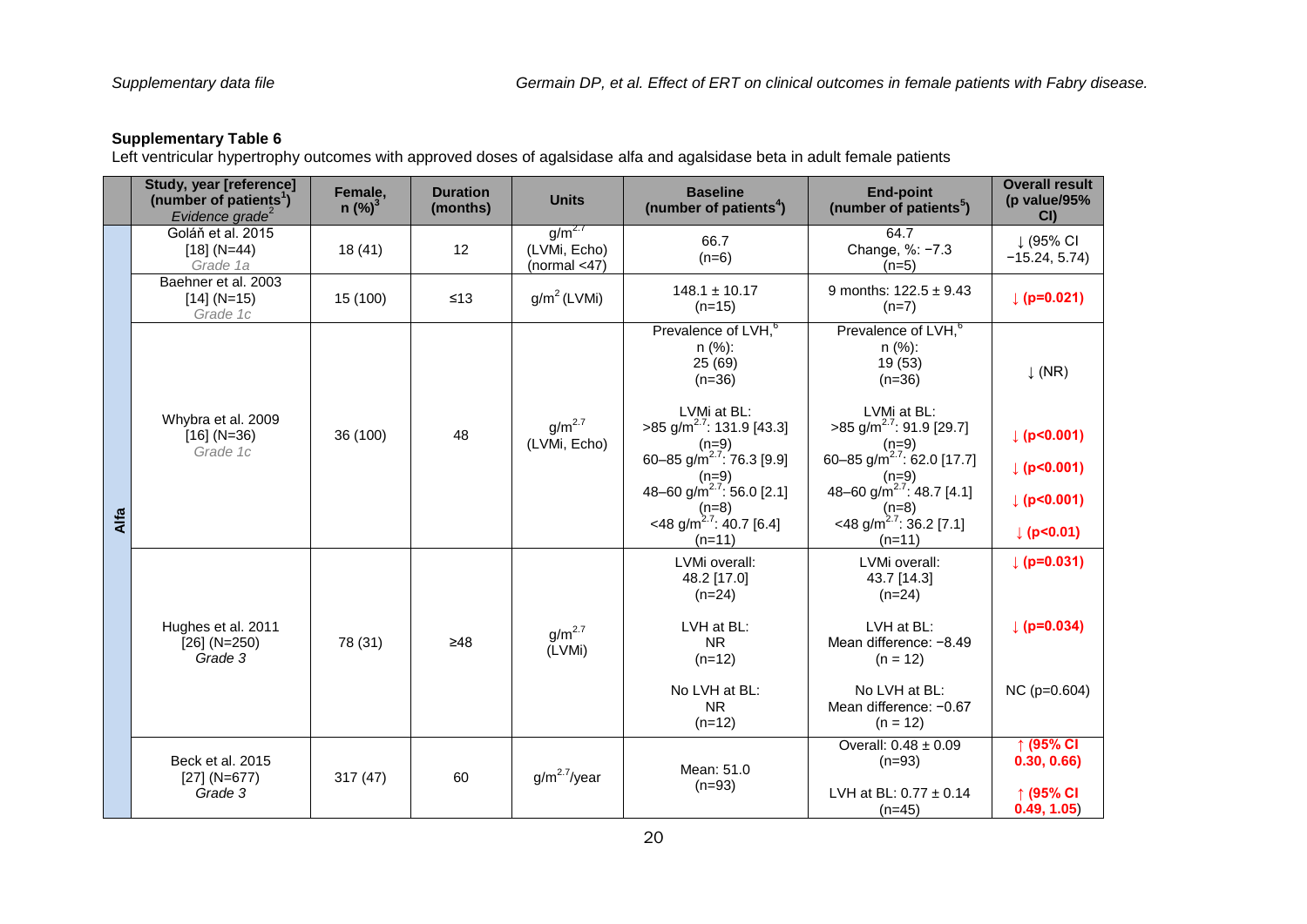|             |                                                                                                                                        |         |                      |                                  |                                                                           | No LVH at BL: $0.19 \pm 0.11$<br>$(n=48)$                               | <b>NC (95% CI</b><br>$-0.03, 0.41$ |
|-------------|----------------------------------------------------------------------------------------------------------------------------------------|---------|----------------------|----------------------------------|---------------------------------------------------------------------------|-------------------------------------------------------------------------|------------------------------------|
|             | Kampmann et al. 2015<br>$[28] (N=45)$<br>Grade 3                                                                                       | 24 (53) | 130<br>$(115 - 150)$ | $g/m^{2.7}$ ,<br>(LVMi, Echo)    | LVMi <50, n (%):<br>8(33)<br>$(n=24)$<br>LVMi ≥50, n $(%$ (%):<br>16 (67) | $LVMi < 50$ :<br>NC.<br>$(n=8)$<br>LVMi ≥50:<br>10 years: NC            | NC(NR)<br>10 years:                |
|             | Tsuboi et al. 2012<br>$[51] (N=11)$<br>Pre-treatment with<br>agalsidase beta 1.0<br>mg/kg EOW for a<br>minimum of 24 months<br>Grade 2 | 7(64)   | 12                   | g/m <sup>2.7</sup><br>(LVMi)     | $(n=24)$<br>60.43 [18.35]<br>$(n=7)$                                      | $(n=16)$<br>52.64 [18.27]<br>$(n=7)$                                    | NC(NR)<br>$\downarrow$ (p=0.0469)  |
|             | Motwani et al. 2012<br>$[32] (N=66)$<br>Grade 3                                                                                        | 22(33)  | 36<br>(median)       | g/m <sup>2</sup><br>(LVMi, Echo) | 101 [22]<br>$(n=22)$                                                      | 98 [20]<br>$(n=22)$                                                     | $ $ (p<0.001)                      |
| <b>Beta</b> | Kim et al. 2016<br>$[34] (N=19)$<br>Exploratory low dose<br>(during shortage)<br>Grade 2                                               | 4(21)   | 82-125               | $g/m^{2.7}$<br>(LVMi)            | No LVH <sup>6</sup><br>$(n=2)$<br>28.9-59.1<br>$(n=2)$                    | No LVH <sup>6</sup><br>$(n=2)$<br>$32.6 - 55.3$ <sup>7</sup><br>$(n=2)$ | NC (NR)<br>NC(NR)                  |

Case series, case reports, mixed-ERT publications, paediatric-adult-mixed publications, and publications with other dose regimens are not included. Data are means [SD] or means ± SE or medians (range), unless stated otherwise. Red font indicates statistically significant changes.

<sup>1</sup>Total number of patients included in the study who were treated with ERT; <sup>2</sup> Study grades defined as follows: Grade 1a randomized controlled trial; Grade 1c single-arm clinical trial; Grade 1a/c randomized controlled trial with single-arm open-label extension; Grade 2 prospective observational study; Grade 3 retrospective observational study; Grade 4 case series; Grade 5 case report; <sup>3</sup>Number of female patients who were treated with ERT; <sup>4</sup>Number of female, ERT-treated patients with data for the outcome at baseline; <sup>5</sup> Number of female, ERT-treated patients with data for the outcome at endpoint; <sup>6</sup>LVH defined as LVM >48 g/m<sup>2.7</sup>; <sup>7</sup>Including 23 months of dose reduction. ↓, decrease; ↑, increase; BL, baseline; CI, confidence interval; CR, case report; CT, clinical trial; Echo, echocardiography; ERT, enzyme-replacement therapy; LVH, left ventricular hypertrophy; LVM, left ventricular mass; LVMi, left ventricular mass index; MG, mixed gender; NC, no change; NR, not reported; OS, observational studies; SD, standard deviation; SE, standard error.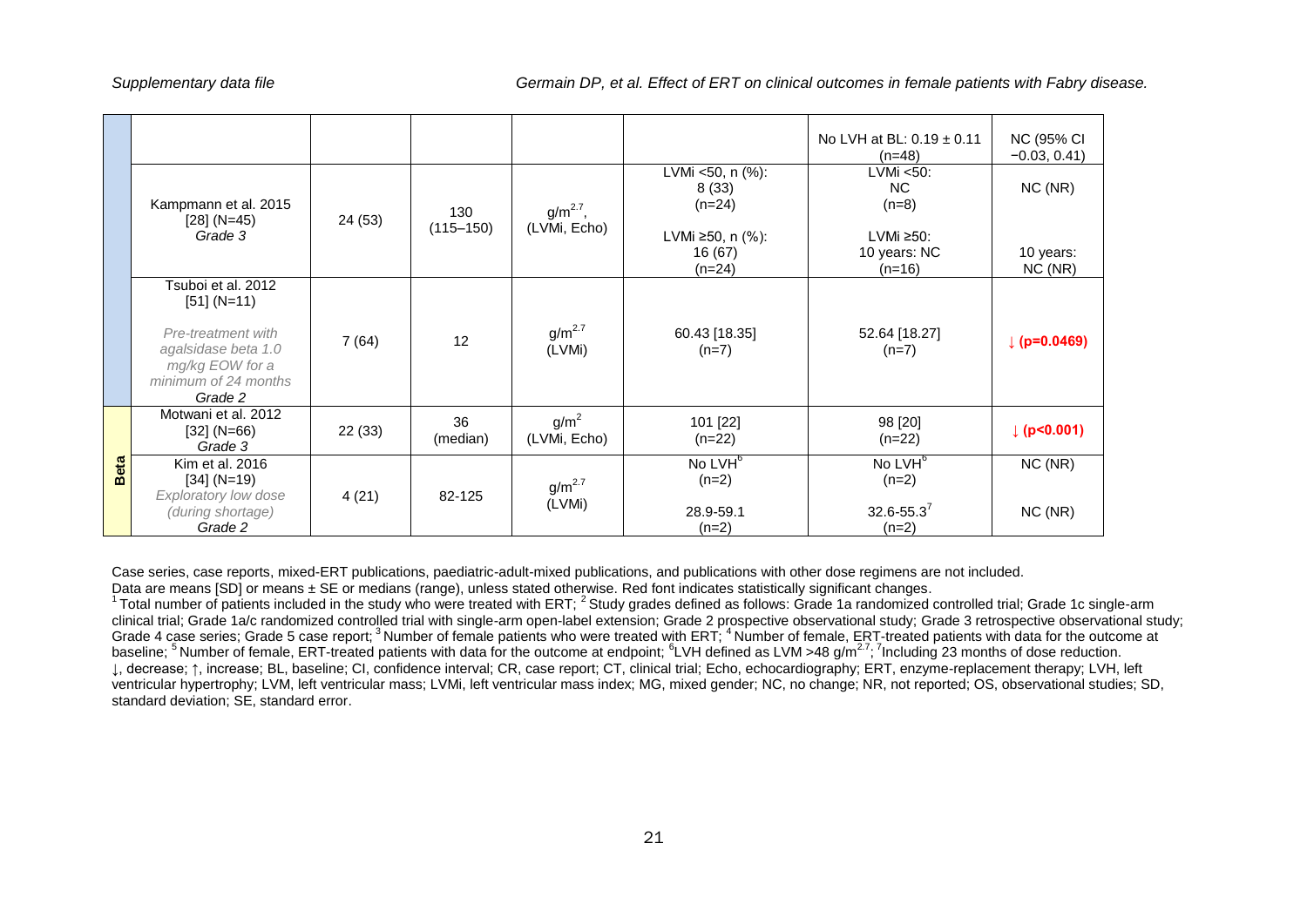<span id="page-21-0"></span>Wall thickness outcomes with approved doses of agalsidase alfa and agalsidase beta in adult female patients

|      | Study, year [reference]<br>(number of patients <sup>1</sup> )<br>Evidence grade <sup>2</sup>                                           | Female,<br>$n$ (%) <sup>3</sup> | <b>Duration</b><br>(months) | <b>Units</b>        | <b>Baseline</b><br>(number of patients <sup>4</sup> ) | <b>End-point</b><br>(number of patients <sup>5</sup> ) | <b>Overall result</b><br>(p value/95%<br>CI)      |
|------|----------------------------------------------------------------------------------------------------------------------------------------|---------------------------------|-----------------------------|---------------------|-------------------------------------------------------|--------------------------------------------------------|---------------------------------------------------|
|      | Kampmann et al. 2015<br>$[28] (N=45)$<br>Grade 3                                                                                       | 24 (53)                         | 130<br>$(115 - 150)$        | mm, MWT<br>(Echo)   | $11.7$ [2.5]<br>$(n=24)$                              | LS mean change:<br>$-0.48$<br>$(n=21)$                 | $\downarrow$ (p<0.0999,<br>95% CI -1.05,<br>0.09) |
| Alfa | Tsuboi et al. 2012<br>$[51] (N=11)$<br>Pre-treatment with<br>agalsidase beta 1.0<br>mg/kg EOW for a<br>minimum of 24 months<br>Grade 2 | 7(64)                           | 12                          | mm, IVST<br>mm. LPW | $12.3$ [3.1]<br>$(n=7)$<br>$11.8$ [2.3]<br>$(n=7)$    | $10.7$ [2.5]<br>$(n=7)$<br>$10.6$ [2.5]<br>$(n=7)$     | $\downarrow$ (NS)<br>$\downarrow$ (NS)            |
| Beta | Motwani et al. 2012<br>$[32] (N=66)$<br>Grade 3                                                                                        | 22(33)                          | Median: 36                  | mm. MWT             | 12[4]<br>$(n=22)$                                     | 11 [3]<br>$(n=22)$                                     | $\downarrow$ (p<0.001)                            |

Case series, case reports, mixed-ERT publications, paediatric-adult-mixed publications, and publications with other dose regimens are not included.

Data are means [SD] or means ± SE or medians (range), unless stated otherwise. Red font indicates statistically significant changes.

Data are means publish means 2 OE of modiums (range), annous called critical constructions continued on the study state of controlled trial; Grade 1c single-arm <sup>1</sup> Total number of patients included in the study who were t clinical trial; Grade 1a/c randomized controlled trial with single-arm open-label extension; Grade 2 prospective observational study; Grade 3 retrospective observational study; Grade 4 case series; Grade 5 case report; <sup>3</sup>Number of female patients who were treated with ERT; <sup>4</sup>Number of female, ERT-treated patients with data for the outcome at baseline; <sup>5</sup>Number of female, ERT-treated patients with data for the outcome at endpoint.↓, decrease; CI, confidence interval; CR, case report; CT, clinical trial; Echo, echocardiography; EOW, every other week; ERT, enzyme-replacement therapy; IVST, interventricular septum thickness; LPW, left posterior wall; LS, least squares; MG, mixed gender; MWT, maximal wall thickness; NS, not significant; OS, observational studies; SD, standard deviation; SE, standard error.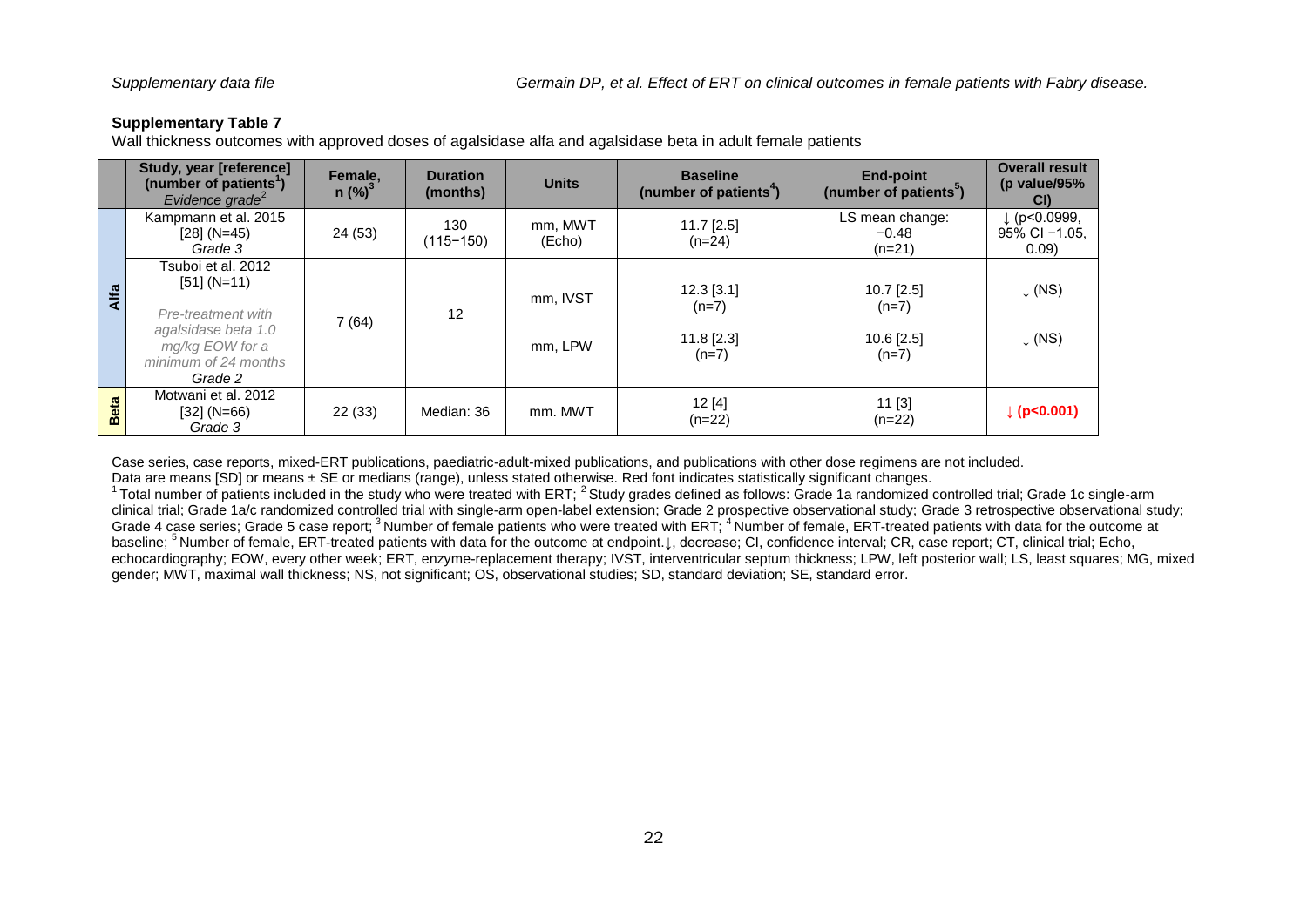<span id="page-22-0"></span>Ejection fraction outcomes with approved doses of agalsidase alfa and agalsidase beta in adult female patients

|                                | Study, year [reference]<br>(number of patients <sup>'</sup> )<br>Evidence grade <sup>2</sup> | Female,<br>$n$ (%) <sup>3</sup> | <b>Duration</b><br>(months) | <b>Units</b> | <b>Baseline</b><br>(number of patients <sup>4</sup> ) | End-point<br>(number of patients <sup>3</sup> ) | <b>Overall result</b><br>(p value/95%<br>CI) |
|--------------------------------|----------------------------------------------------------------------------------------------|---------------------------------|-----------------------------|--------------|-------------------------------------------------------|-------------------------------------------------|----------------------------------------------|
| Alfa                           | Kampmann et al. 2015<br>$[28] (N=45)$<br>Grade 3                                             | 24 (53)                         | 130<br>(115–150)            | % LVEF       | 71.9 [7.6]<br>$(n=23)$                                | 68.4 [6.9]<br>$(n=23)$                          | $(p=0.022,$<br>$95\%$ CI -6.74,<br>$-0.54$   |
| $\overline{\mathbf{a}}$<br>Bet | Motwani et al. 2012<br>[32] (N=66)<br>Grade 3                                                | 22(33)                          | Median 36                   | % EF         | 63 [4]<br>$(n=22)$                                    | 63 [3]<br>$(n=22)$                              | $NC$ ( $p=0.92$ )                            |

Case series, case reports, mixed-ERT publications, paediatric-adult-mixed publications, and publications with other dose regimens are not included.

Data are means [SD] or means ± SE or medians (range), unless stated otherwise. Red font indicates statistically significant changes.

<sup>1</sup> Total number of patients included in the study who were treated with ERT; <sup>2</sup> Study grades defined as follows: Grade 1a randomized controlled trial; Grade 1c single-arm clinical trial; Grade 1a/c randomized controlled trial with single-arm open-label extension; Grade 2 prospective observational study; Grade 3 retrospective observational study; Grade 4 case series; Grade 5 case report;<sup>3</sup> Number of female patients who were treated with ERT;<sup>4</sup> Number of female, ERT-treated patients with data for the outcome at baseline; <sup>5</sup>Number of female, ERT-treated patients with data for the outcome at endpoint.CI, confidence interval; CR, case report; CT, clinical trial; EF, ejection fraction; LVEF, left ventricular ejection fraction; MG, mixed gender; NC, no change; ERT, enzyme-replacement therapy; OS, observational studies; SD, standard deviation; SE, standard error.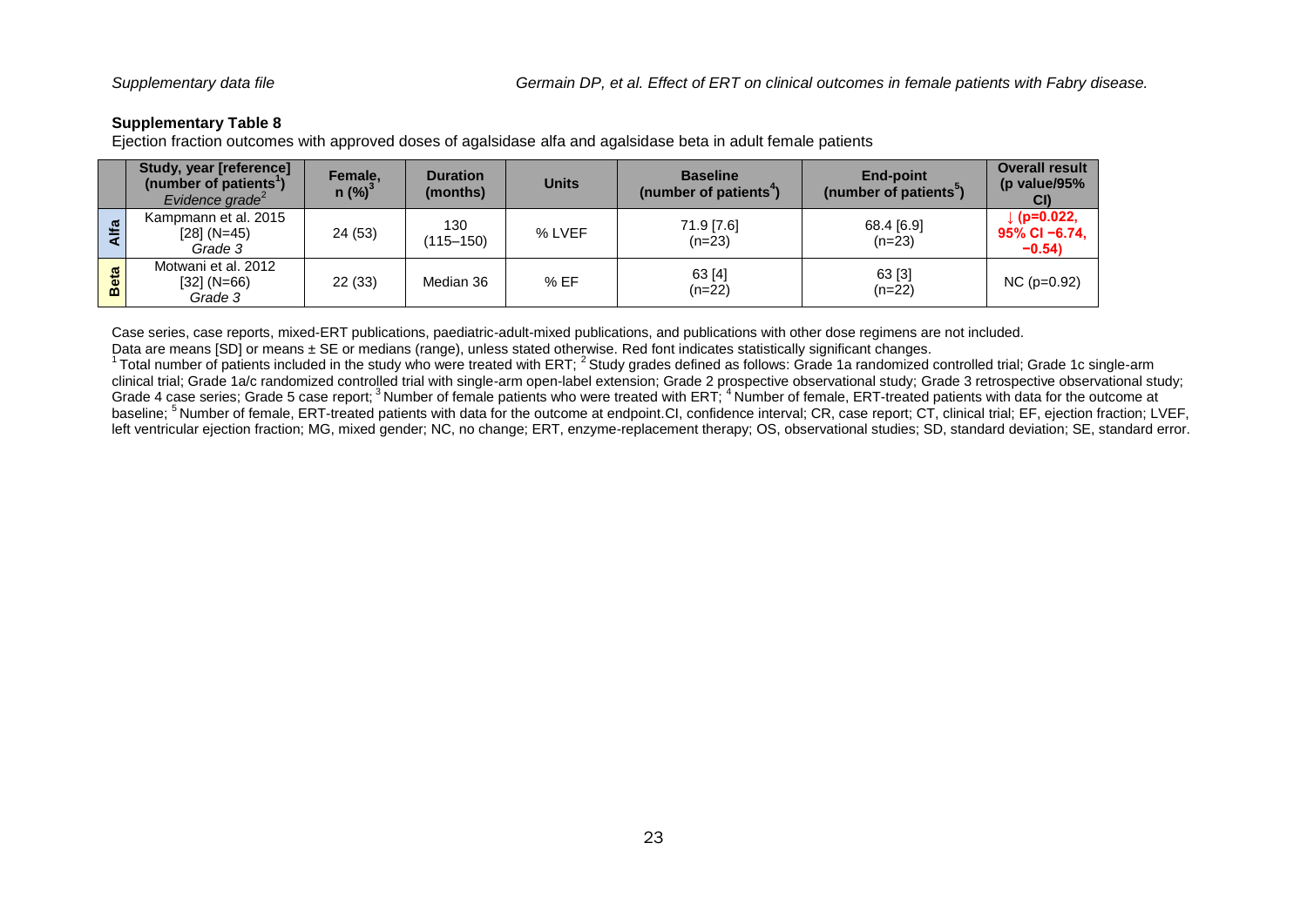<span id="page-23-0"></span>Electrocardiogram outcomes with approved doses of agalsidase alfa and agalsidase beta in adult female patients

|             | Study, year [reference]<br>(number of patients <sup>1</sup> )<br>Evidence grade <sup>2</sup> | Female,<br>$n$ (%) <sup>3</sup> | <b>Duration</b><br>(months) | <b>Units</b>          | <b>Baseline</b><br>(number of patients <sup>4</sup> ) | <b>End-point</b><br>(number of patients <sup>5</sup> ) | <b>Overall result</b><br>(p value/95%<br>CI |
|-------------|----------------------------------------------------------------------------------------------|---------------------------------|-----------------------------|-----------------------|-------------------------------------------------------|--------------------------------------------------------|---------------------------------------------|
| Alfa        | Baehner et al. 2003<br>$[14] (N=15)$<br>Grade 1c                                             | 15 (100)                        | 13                          | ms<br>(QRS duration)  | $100.15 \pm 3.95$<br>$(n=15)$                         | 9 months: $92.4 \pm 3.49$<br>$(n=5)$                   | $NC (p=0.121)$                              |
|             |                                                                                              |                                 |                             |                       | PQ interval:<br>137 [16]<br>$(n=22)$                  | PQ interval:<br>150 [15]<br>$(n=22)$                   | ↑ (p<0.001)                                 |
|             |                                                                                              |                                 |                             |                       | P wave duration:<br>76 [6]<br>$(n=22)$                | P wave duration:<br>91 [7]<br>$(n=22)$                 | ↑ ( $p < 0.001$ )                           |
| <b>Beta</b> | Motwani et al. 2012<br>$[32] (N=66)$<br>Grade 3                                              | 22(33)                          | Median 36                   | ms                    | QRS width:<br>92 [13]<br>$(n=22)$                     | QRS width:<br>91 [12]<br>$(n=22)$                      | $NC$ ( $p=0.07$ )                           |
|             |                                                                                              |                                 |                             |                       | QTc interval:<br>412 [14]<br>$(n=22)$                 | QTc interval:<br>406 [14]<br>$(n=22)$                  | (p<0.01)                                    |
|             |                                                                                              |                                 |                             | RE score <sup>6</sup> | RE score:<br>$4(0-10)$<br>$(n=22)$                    | RE score:<br>$4(0-10)$<br>$(n=22)$                     | $NC (p=1.0)$                                |

Case series, case reports, mixed-ERT publications, paediatric-adult-mixed publications, and publications with other dose regimens are not included.

Data are means  $[SD]$  or means  $\pm$  SE or medians (range), unless stated otherwise. Red font indicates statistically significant changes.

 $1$  Total number of patients included in the study who were treated with ERT;  $2$  Study grades defined as follows: Grade 1a randomized controlled trial; Grade 1c single-arm clinical trial; Grade 1a/c randomized controlled trial with single-arm open-label extension; Grade 2 prospective observational study; Grade 3 retrospective observational study; Grade 4 case series; Grade 5 case report; <sup>3</sup>Number of female patients who were treated with ERT; <sup>4</sup>Number of female, ERT-treated patients with data for the outcome at baseline; <sup>5</sup>Number of female, ERT-treated patients with data for the outcome at endpoint; <sup>6</sup>RE score reported as median (range).

↓, decrease; ↑, increase; CI, confidence interval; CR, case report; CT, clinical trial; NC, no change; QTc, corrected QT interval; RE, Romhilt-Estes; ERT, enzyme-replacement therapy; MG, mixed gender; OS, observational studies; SD, standard deviation; SE, standard error.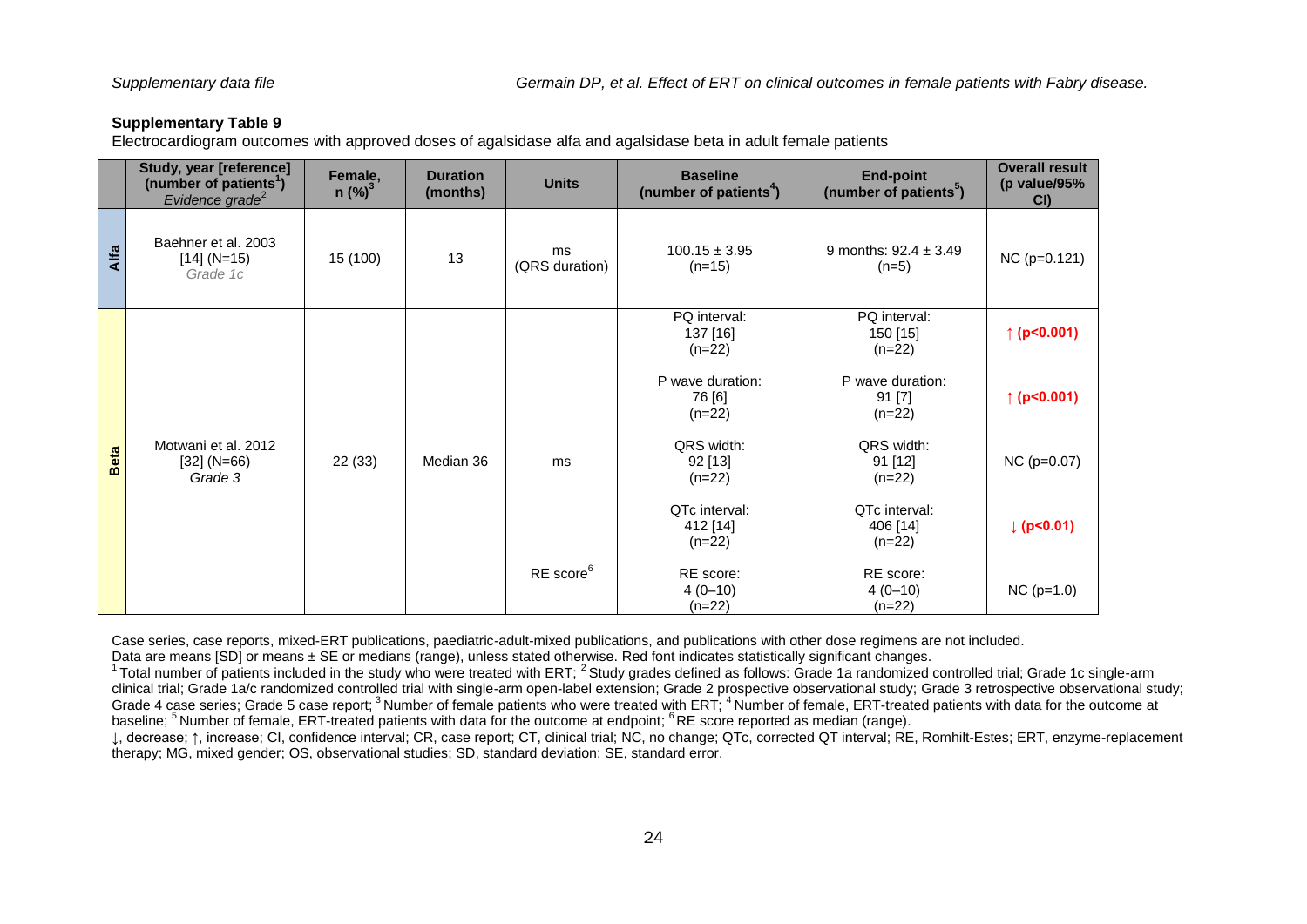<span id="page-24-0"></span>Exercise testing outcomes with approved doses of agalsidase alfa and agalsidase beta in adult female patients

|              | <b>Study, year [reference]</b><br>(number of patients')<br>Evidence grade $\epsilon$ | Female,<br>$n$ (%) <sup>3</sup> | <b>Duration</b><br>(months) | <b>Units</b>                  | <b>Baseline</b><br>(number of patients <sup>4</sup> ) | <b>End-point</b><br>(number of patients <sup>3</sup> ) | <b>Overall result</b><br>(p value/95%<br>CI |
|--------------|--------------------------------------------------------------------------------------|---------------------------------|-----------------------------|-------------------------------|-------------------------------------------------------|--------------------------------------------------------|---------------------------------------------|
| $\mathbf{E}$ | Whybra et al. 2009<br>$[14] (N=36)$<br>Grade 1c                                      | 36 (100)                        | 48                          | <b>NYHA</b><br>classification | 1.83 [0.94]<br>$(n=36)$                               | 1.31 [0.52]<br>$(n=36)$                                | (p< 0.001)                                  |

Case series, case reports, mixed-ERT publications, paediatric-adult-mixed publications, and publications with other dose regimens are not included.

Data are means [SD] or means ± SE or medians (range), unless stated otherwise. Red font indicates statistically significant changes.

 $1$  Total number of patients included in the study who were treated with ERT;  $2$  Study grades defined as follows: Grade 1a randomized controlled trial; Grade 1c single-arm clinical trial; Grade 1a/c randomized controlled trial with single-arm open-label extension; Grade 2 prospective observational study; Grade 3 retrospective observational study; Grade 4 case series; Grade 5 case report; <sup>3</sup> Number of female patients who were treated with ERT; <sup>4</sup> Number of female, ERT-treated patients with data for the outcome at baseline; <sup>5</sup> Number of female, ERT-treated patients with data for the outcome at endpoint.

↓, decrease; CI, confidence interval; CR, case report; CT, clinical trial; ERT, enzyme-replacement therapy; MG, mixed gender; NYHA, New York Heart Association; OS, observational studies; SD, standard deviation; SE, standard error.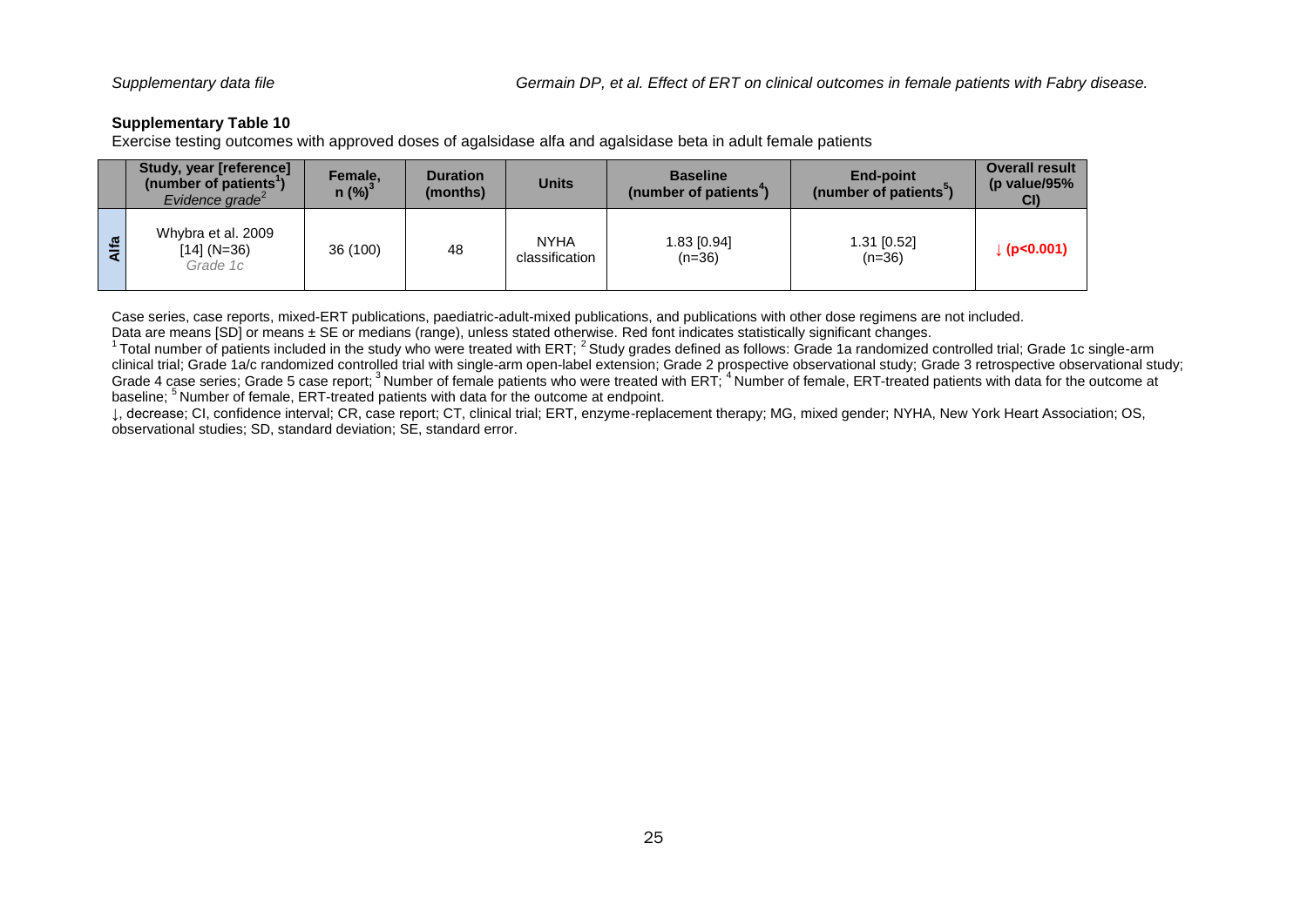<span id="page-25-0"></span>Vestibular and auditory outcomes with approved doses of agalsidase alfa and agalsidase beta in adult female patients

|               | Study, year [reference]<br>(number of patients <sup>1</sup> )<br>Evidence grade <sup>2</sup> | Female,<br>$n$ (%) <sup>3</sup> | <b>Duration</b><br>(months) | <b>Units</b>                                           | <b>Baseline</b><br>(number of patients <sup>4</sup> )                                                  | <b>End-point</b><br>(number of patients <sup>5</sup> ) | <b>Overall result</b><br>(p value/95%<br>CI) |
|---------------|----------------------------------------------------------------------------------------------|---------------------------------|-----------------------------|--------------------------------------------------------|--------------------------------------------------------------------------------------------------------|--------------------------------------------------------|----------------------------------------------|
| <b>E</b><br>⋖ | Palla et al. 2003<br>$[15] (N=21)$<br>Grade 1c                                               | 8(38)                           | 12                          | Peripheral<br>vestibular<br>function<br>(average gain) | Head impulses:<br>towards weaker side:<br>0.68<br>$(n=8)$<br>towards stronger side:<br>0.84<br>$(n=8)$ | Non-significant<br>improvement<br>$(n=3)$              | ↑ ( $p=0.10$ )                               |
|               | Sergi et al. 2010<br>$[25] (N=20)$<br>Grade 2                                                | 9(45)                           | 51.5<br>$(25 - 73)$         | Hearing<br>threshold (dB<br>nHL)<br><b>HFHL</b>        | 32.1<br>43.67 [25]                                                                                     | 33.1<br>42 [24.13]                                     | $NC (p=0.9)$<br>NC(NR)                       |

Case series, case reports, mixed-ERT publications, paediatric-adult-mixed publications, and publications with other dose regimens are not included. Data are means [SD] or means ± SE or medians (range), unless stated otherwise.

<sup>1</sup> Total number of patients included in the study who were treated with ERT;  $^2$  Study grades defined as follows: Grade 1a randomized controlled trial; Grade 1c single-arm clinical trial; Grade 1a/c randomized controlled trial with single-arm open-label extension; Grade 2 prospective observational study; Grade 3 retrospective observational study; Grade 4 case series; Grade 5 case report; <sup>3</sup> Number of female patients who were treated with ERT; <sup>4</sup> Number of female, ERT-treated patients with data for the outcome at baseline; <sup>5</sup> Number of female, ERT-treated patients with data for the outcome at endpoint.

↑, increase; CI, confidence interval; CR, case report; CT, clinical trial; dB nHL, decibel above normal adult hearing level; ERT, enzyme replacement therapy; HFHL, high frequency hearing loss; MG, mixed gender; NC, no change; NR, not reported; OS, observational studies; SD, standard deviation; SE, standard error.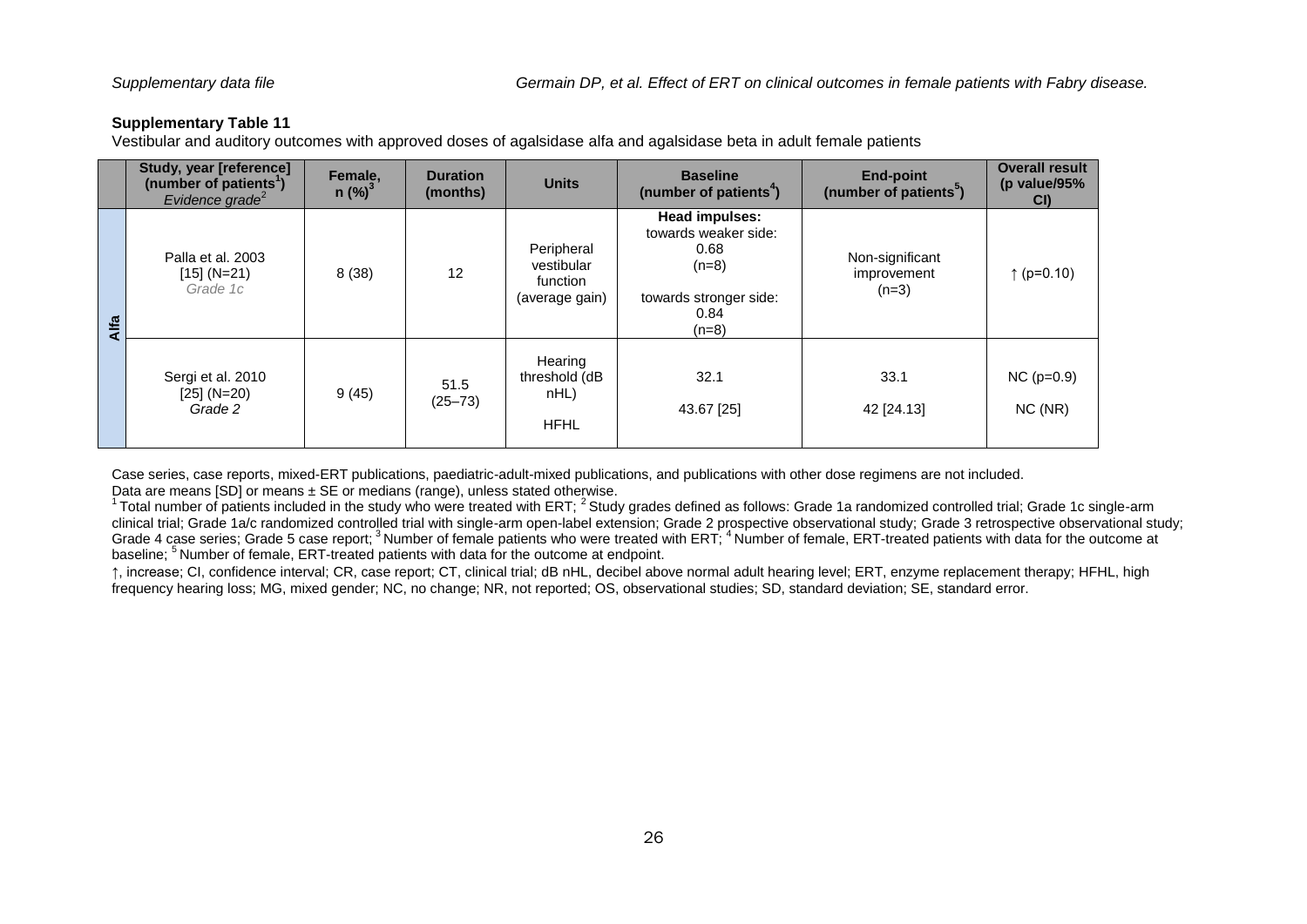<span id="page-26-0"></span>Pain outcomes with approved doses of agalsidase alfa and agalsidase beta in adult female patients

|      | Study, year [reference]<br>(number of patients <sup>1</sup> )<br>Evidence grade <sup>2</sup> | Female,<br>$n$ (%) <sup>3</sup> | <b>Duration</b><br>(months) | <b>Units</b>                                  | <b>Baseline</b><br>(number of patients <sup>4</sup> )                                                                              | <b>End-point</b><br>(number of patients <sup>5</sup> ) | <b>Overall result</b><br>(p value/95%<br>CI |
|------|----------------------------------------------------------------------------------------------|---------------------------------|-----------------------------|-----------------------------------------------|------------------------------------------------------------------------------------------------------------------------------------|--------------------------------------------------------|---------------------------------------------|
|      | Hoffmann et al. 2007 [22]                                                                    |                                 |                             |                                               | Pain at its worst:<br>$-1.3 \pm 0.7$<br>$(n=21)$<br>Pain at its least:<br>$-0.4 \pm 0.3$<br>Change in BPI<br>$(n=21)$<br><b>NR</b> |                                                        | $\downarrow$ (NS)                           |
|      |                                                                                              | 369 (52)                        | $≤36$                       | score                                         |                                                                                                                                    |                                                        | $\downarrow$ (NS)                           |
|      | $(N=714)$<br>Grade 3                                                                         |                                 |                             | (VAS)                                         |                                                                                                                                    | Pain on average:<br>$-0.8 \pm 0.5$<br>$(n=21)$         | p  < 0.05                                   |
|      |                                                                                              |                                 |                             | Pain right now:<br>$-0.9 \pm 0.7$<br>$(n=21)$ | p  < 0.05                                                                                                                          |                                                        |                                             |
| Alfa | Hughes et al. 2011<br>$[26]$ (N=250)                                                         | 78 (31)                         | $\geq 48$                   | <b>BPI</b> score                              | Worst pain:<br>$4.0$ [3.3]<br>$(n=27)$                                                                                             | Worst pain:<br>$3.8$ [ $3.4$ ]<br>$(n=27)$             | $NC (p=0.714)$                              |
|      | Grade 3                                                                                      |                                 |                             |                                               | Pain on average:<br>$3.6$ [ $3.2$ ]<br>$(n=27)$                                                                                    | Pain on average:<br>$3.1$ [ $2.7$ ]<br>$(n=46)$        | $NC$ ( $p=0.353$ )                          |
|      | Sergi et al. 2010<br>$[25] (N=20)$<br>Grade 2                                                | 9(45)                           | 51.5<br>$(25 - 73)$         | Pain severity<br>(n)                          | Moderate: $n=2$<br>Mild: $n=4$<br>None: $n=3$                                                                                      | Moderate: $n=3$<br>Mild: $n=3$<br>None: $n=3$          | NC (NR)                                     |
|      | Whitfield et al. 2005                                                                        | 2(25)                           | $≤12$                       | <b>BPI</b> score                              | Average pain:<br>Average pain:<br>$6 - 7$<br>$0 - 4$<br>$(n=2)$<br>$(n=2)$                                                         |                                                        | $\downarrow$ (NR)                           |
|      | $[19] (N=8)$<br>Grade 2                                                                      |                                 |                             | (range)                                       | Worst pain last 24h:<br>8<br>$(n=2)$                                                                                               | Worst pain last 24h:<br>$0 - 4$<br>$(n=2)$             | $\downarrow$ (NR)                           |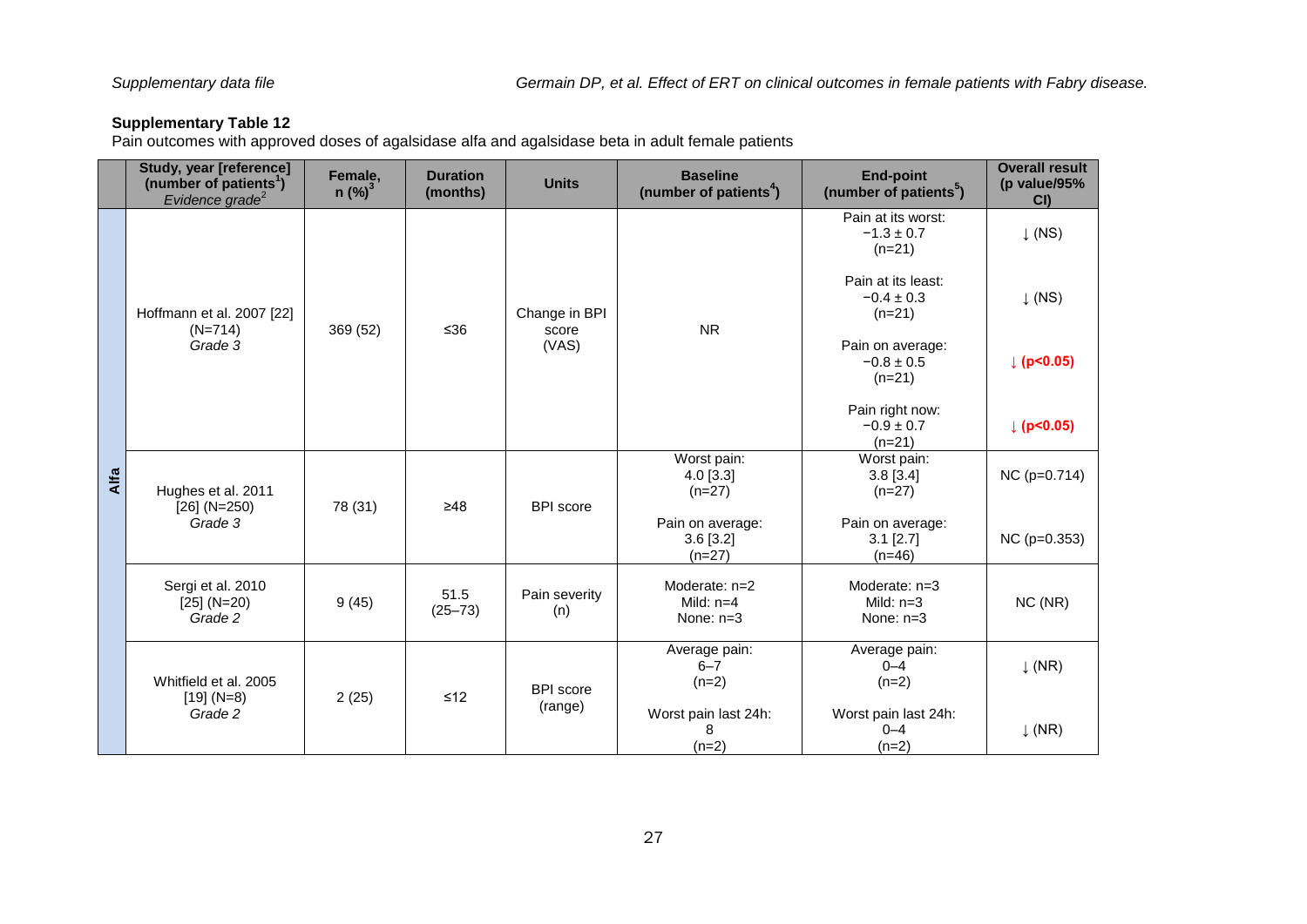| Study, year [reference]<br>(number of patients <sup>1</sup> )<br>Evidence grade <sup><math>2</math></sup> | Female.<br>$n$ (%) <sup>3</sup> | <b>Duration</b><br>(months) | <b>Units</b>     | <b>Baseline</b><br>(number of patients <sup>4</sup> ) | <b>End-point</b><br>(number of patients <sup>3</sup> ) | <b>Overall result</b><br>(p value/95 $%$<br>CI) |
|-----------------------------------------------------------------------------------------------------------|---------------------------------|-----------------------------|------------------|-------------------------------------------------------|--------------------------------------------------------|-------------------------------------------------|
| Whybra et al. 2009<br>$[14] (N=36)$<br>Grade 1c                                                           | 36 (100)                        | 48                          | <b>BPI</b> score | Pain at its worst:<br>$4.6$ [2.9]<br>$(n=36)$         | Pain at its worst:<br>Month 12: 3.3 [2.9]<br>$(n=36)$  | $(p=0.001)$                                     |

Case series, case reports, mixed-ERT publications, paediatric-adult-mixed publications, and publications with other dose regimens are not included. Data are means [SD] or means ± SE or medians (range), unless stated otherwise. Red font indicates statistically significant changes.

 $^1$ Total number of patients included in the study who were treated with ERT;  $^2$  Study grades defined as follows: Grade 1a randomized controlled trial; Grade 1c single-arm clinical trial; Grade 1a/c randomized controlled trial with single-arm open-label extension; Grade 2 prospective observational study; Grade 3 retrospective observational study; Grade 4 case series; Grade 5 case report; <sup>3</sup>Number of female patients who were treated with ERT; <sup>4</sup>Number of female, ERT-treated patients with data for the outcome at baseline; <sup>5</sup>Number of female, ERT-treated patients with data for the outcome at endpoint.

↓, decrease; BPI, Brief Pain Inventory; CI, confidence interval; CR, case report; CT, clinical trial; ERT, enzyme replacement therapy; h, hour; MG, mixed gender; NC, no change; NR, not reported; NS, not significant; OS, observational studies; SD, standard deviation; SE, standard error; VAS, visual analogue scale.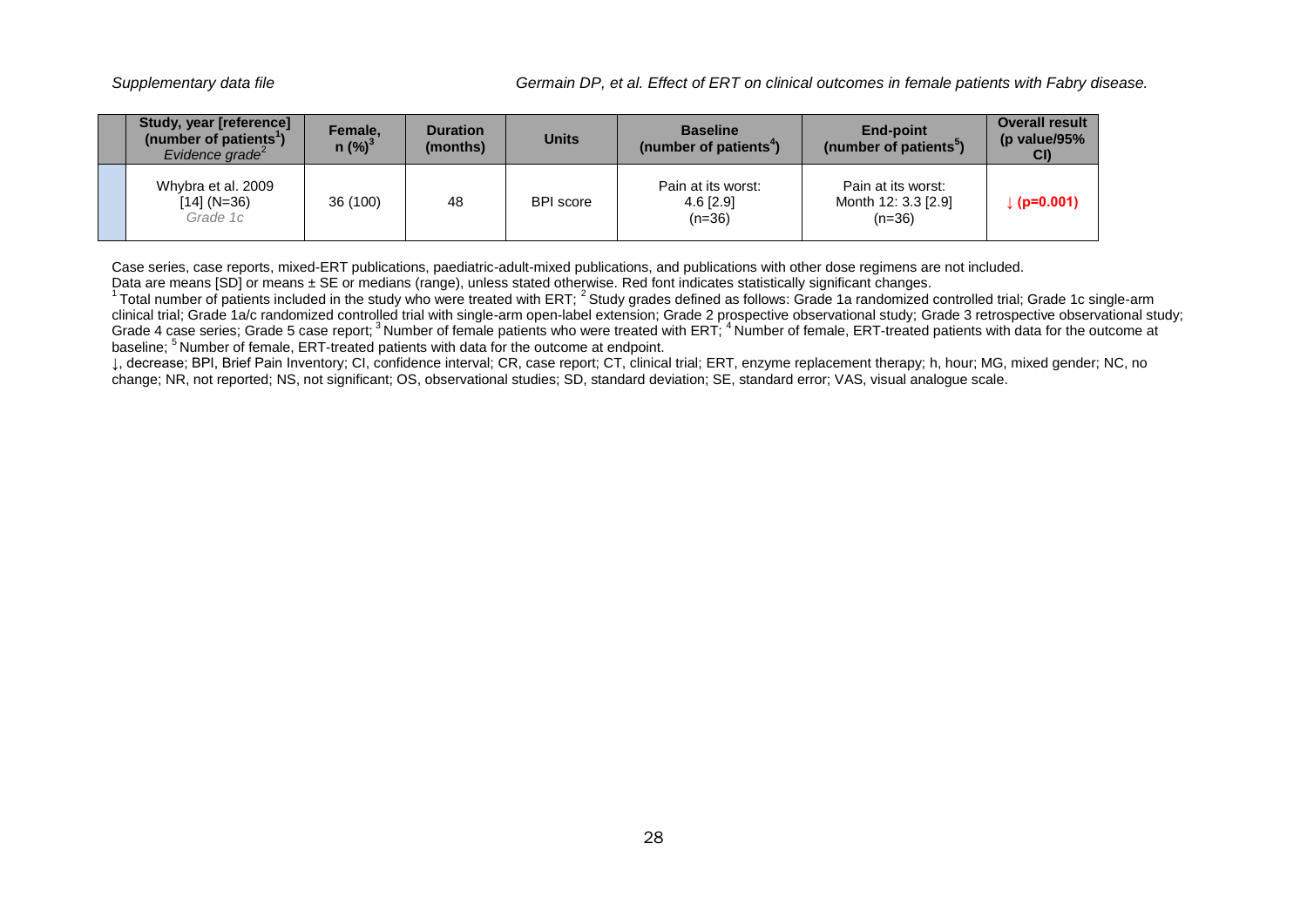<span id="page-28-0"></span>Gastrointestinal outcomes with approved doses of agalsidase alfa and agalsidase beta in adult female patients

|      | Study, year [reference]<br>(number of patients <sup>1</sup> )<br>Evidence grade <sup>2</sup> | Female,<br>$n$ (%) <sup>3</sup> | <b>Duration</b><br>(months) | <b>Units</b>                                 | <b>Baseline</b><br>(number of patients <sup>4</sup> )                                                                      | <b>End-point</b><br>(number of patients <sup>3</sup> ) | <b>Overall result</b><br>(p value/95%<br>CI |
|------|----------------------------------------------------------------------------------------------|---------------------------------|-----------------------------|----------------------------------------------|----------------------------------------------------------------------------------------------------------------------------|--------------------------------------------------------|---------------------------------------------|
|      | Hoffmann et al. 2007                                                                         |                                 |                             | Abdominal pain:<br>12 months: NR<br>$(n=21)$ | Abdominal pain:<br>12 months: decrease by<br>$10\% (n=21)$                                                                 | $\downarrow$ (NR)                                      |                                             |
|      |                                                                                              | 25 of 62 with<br>ERT data       | 12 or 24                    | Patients, %                                  | 24 months: 40<br>24 months: 20<br>$(n=25)$<br>$(n=25)$<br>Diarrhoea:<br>Diarrhoea:<br>12 months: NR<br>12 months: decrease | $\downarrow$ (NR)                                      |                                             |
|      | $[21] (N=714)$<br>Grade 3                                                                    | available<br>(40.3)             |                             |                                              |                                                                                                                            | $\downarrow$ (NR)                                      |                                             |
|      |                                                                                              |                                 |                             |                                              | $(n=21)$<br>24 months: 12%                                                                                                 | by10% (n=21)<br>24 months: 16%                         | $\uparrow$ (NR)                             |
|      |                                                                                              |                                 |                             |                                              | $(n=25)$                                                                                                                   | $(n=25)$                                               |                                             |
|      |                                                                                              |                                 |                             |                                              | Abdominal pain:<br>Abdominal pain:<br>43.6<br>43.6<br>$(n=39)$<br>$(n=39)$                                                 | NC (NR)                                                |                                             |
| Alfa |                                                                                              |                                 |                             |                                              | Constipation:<br>43.2<br>$(n=37)$                                                                                          | Constipation:<br>35.1<br>$(n=37)$                      | $\downarrow$ (NR)                           |
|      | Hughes et al. 2011<br>$[26]$ (N=250)<br>Grade 3                                              | 78 (31)                         | $\geq 48$                   | Patients, %                                  | Diarrhoea:<br>31.6<br>$(n=38)$                                                                                             | Diarrhoea:<br>26.3<br>$(n=38)$                         | $\downarrow$ (NR)                           |
|      |                                                                                              |                                 | Nausea:<br>23.1<br>$(n=39)$ | Nausea:<br>28.2<br>$(n=39)$                  | $\uparrow$ (NR)                                                                                                            |                                                        |                                             |
|      |                                                                                              |                                 |                             | Vomiting:<br>15.4<br>$(n=39)$                | Vomiting:<br>15.4<br>$(n=39)$                                                                                              | NC (NR)                                                |                                             |

Case series, case reports, mixed-ERT publications, paediatric-adult-mixed publications, and publications with other dose regimens are not included. Data are means [SD] or means ± SE or medians (range), unless stated otherwise.

 $1$  Total number of patients included in the study who were treated with ERT;  $2$  Study grades defined as follows: Grade 1a randomized controlled trial; Grade 1c single-arm clinical trial; Grade 1a/c randomized controlled trial with single-arm open-label extension; Grade 2 prospective observational study; Grade 3 retrospective observational study; Grade 4 case series; Grade 5 case report; <sup>3</sup> Number of female patients who were treated with ERT; <sup>4</sup> Number of female, ERT-treated patients with data for the outcome at baseline; <sup>5</sup>Number of female, ERT-treated patients with data for the outcome at endpoint.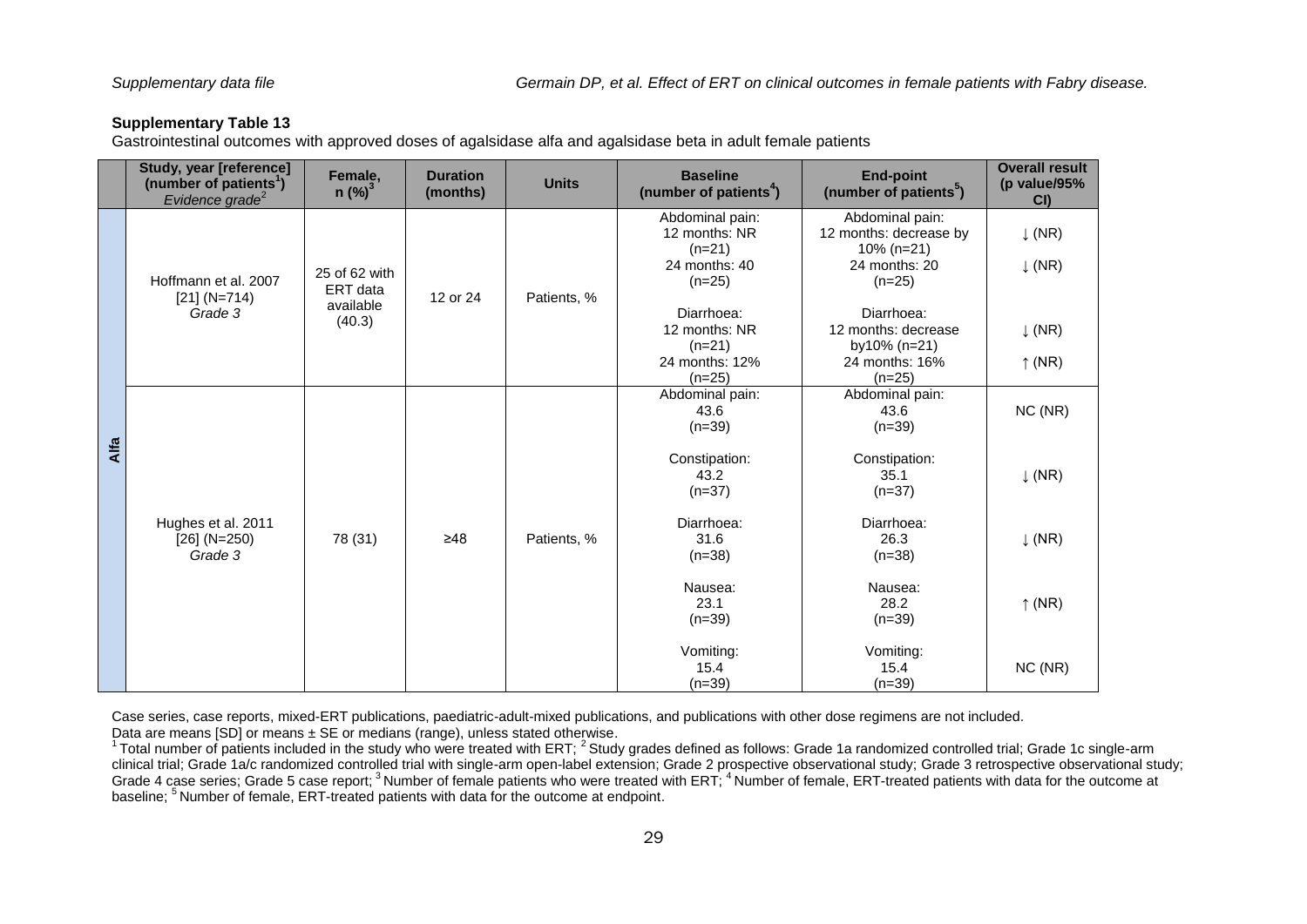↓, increase; ↑, decrease; CI, confidence interval; CR, case report; CT, clinical trial; ERT, enzyme replacement therapy; MG, mixed gender; NC, no change; NR, not reported; NS, not significant; NC, no change; NR, not reported; OS, observational studies; SD, standard deviation; SE, standard error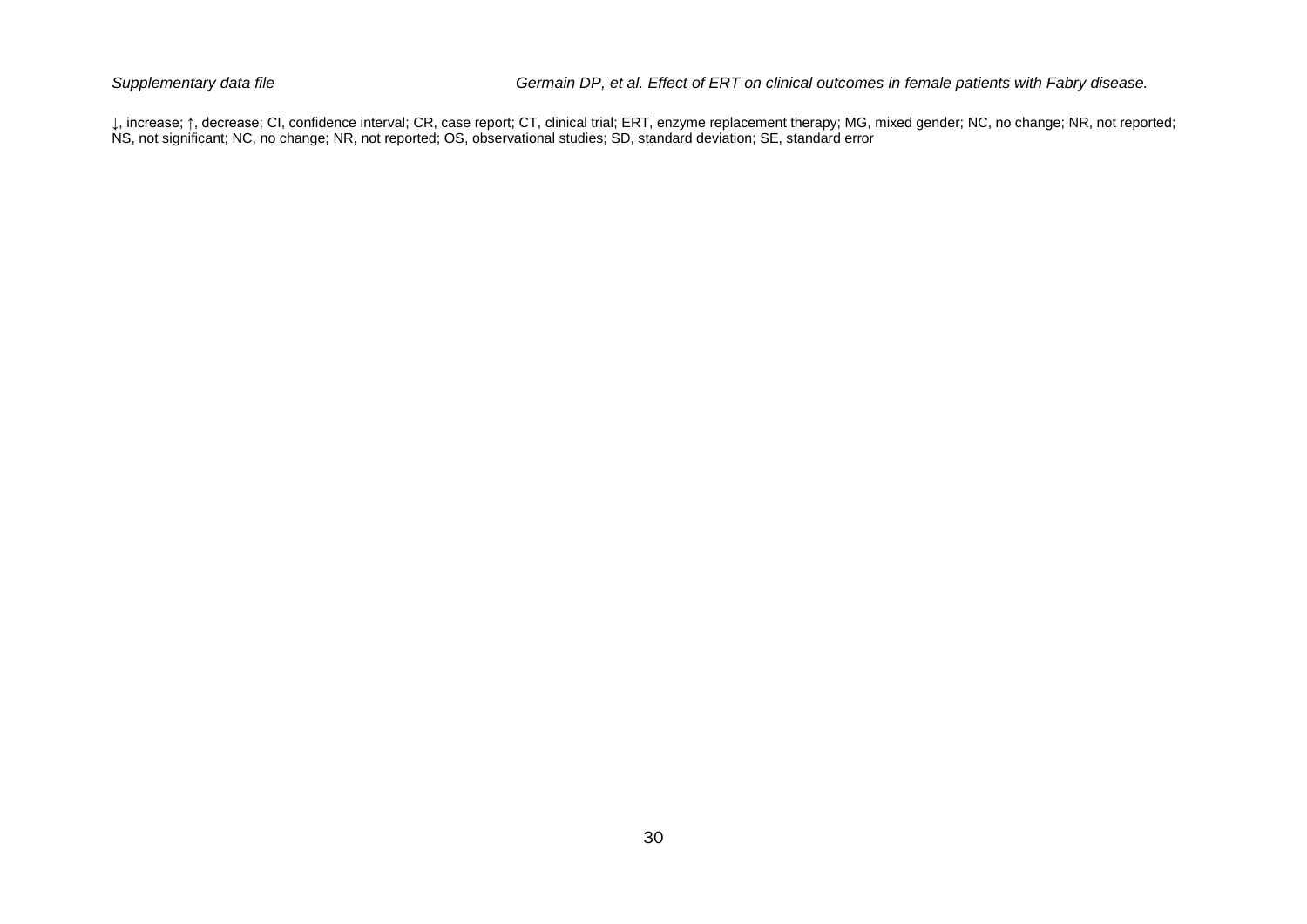<span id="page-30-0"></span>Quality of life outcomes with approved doses of agalsidase alfa and agalsidase beta in adult female patients

|      | Study, year [reference]<br>(number of patients <sup>1</sup> )<br>Evidence grade <sup>2</sup> | Female,<br>$n$ (%) <sup>3</sup> | <b>Duration</b><br>(months) | <b>Units</b>                    | <b>Baseline</b><br>(number of patients <sup>4</sup> )    | <b>End-point</b><br>(number of patients <sup>5</sup> )       | <b>Overall result</b><br>(p value/95%<br>CI |
|------|----------------------------------------------------------------------------------------------|---------------------------------|-----------------------------|---------------------------------|----------------------------------------------------------|--------------------------------------------------------------|---------------------------------------------|
|      |                                                                                              |                                 |                             |                                 | (n=15 for all subscales)                                 | Change from BL at<br>6 months<br>(n=10/11 for all subscales) |                                             |
|      |                                                                                              |                                 |                             |                                 | <b>Mental function</b><br>summary (MCS):<br>39.8 [14.74] | Mental function<br>summary:<br>3.8 [16.94]                   | NC (NS)                                     |
|      |                                                                                              |                                 |                             |                                 | Physical function<br>summary (PCS):<br>35.1 [11.85]      | Physical function<br>summary (PCS):<br>$6.6$ [6.02]          | ↑ ( $p < 0.025$ )                           |
|      |                                                                                              |                                 |                             |                                 | Physical functioning:<br>48.0 [29.78]                    | Physical functioning:<br>8.6 [9.00]                          | $\uparrow$ (NS)                             |
| Alfa | Baehner et al. 2003                                                                          | 15 (100)                        | 13                          | SF-36 scores                    | Role-physical:<br>25.0 [35.36]                           | Role-physical:<br>27.3 [26.11]                               | $\uparrow$ (p<0.00625)                      |
|      | $[14] (N=15)$<br>Grade 1c                                                                    |                                 |                             |                                 | General health:<br>41.1 [21.56]                          | General health:<br>19.3 [15.69]                              | $\uparrow$ (p<0.00625)                      |
|      |                                                                                              |                                 |                             |                                 | Bodily pain:<br>46.5 [32.07]                             | Bodily pain:<br>$6.8$ [16.62]                                | $\uparrow$ (NS)                             |
|      |                                                                                              |                                 |                             |                                 | Vitality:<br>31.7 [22.65]                                | Vitality:<br>13.2 [25.81]                                    | $\uparrow$ (NS)                             |
|      |                                                                                              |                                 |                             |                                 | Social function:<br>60.0 [28.03]                         | Social function:<br>5.7 [31.31]                              | $\uparrow$ (NS)                             |
|      |                                                                                              |                                 |                             | Role-emotional:<br>37.8 [45.19] | Role-emotional:<br>21.2 [52.22]                          | $\uparrow$ (NS)                                              |                                             |
|      |                                                                                              |                                 |                             |                                 | Mental health:<br>57.1 [25.32]                           | Mental health:<br>2.2 [25.82]                                | $\uparrow$ (NS)                             |